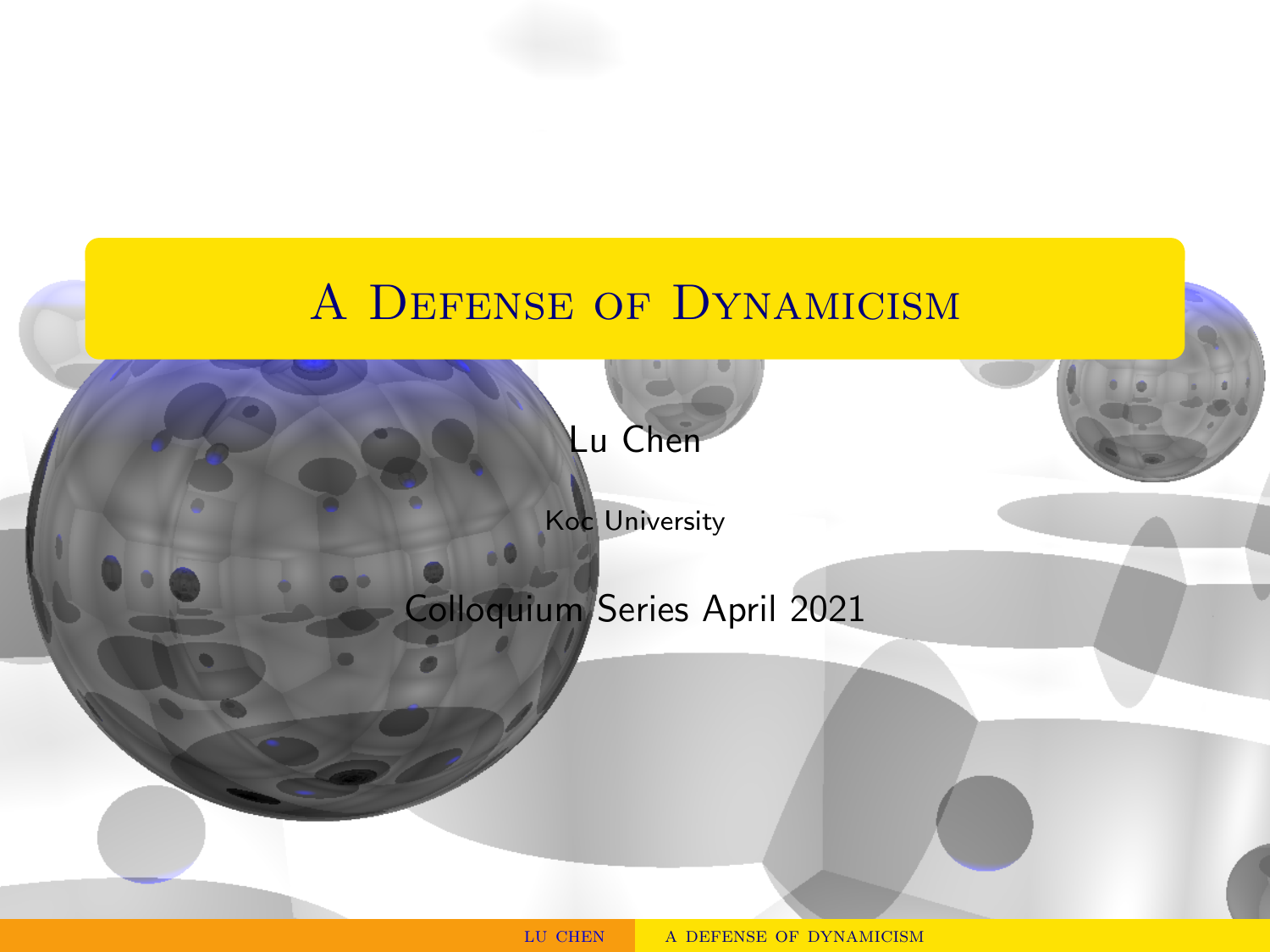# My Goal

I will argue for a particular brand of dynamicism called *algebraic* dynamicism.

# Steps:

- Motivate dynamicism against geometricism
- Present *algebraicism* as a response to Norton's objection to dynamicism
- Advance algebraic dynamicism as an improvement over traditional algebraicism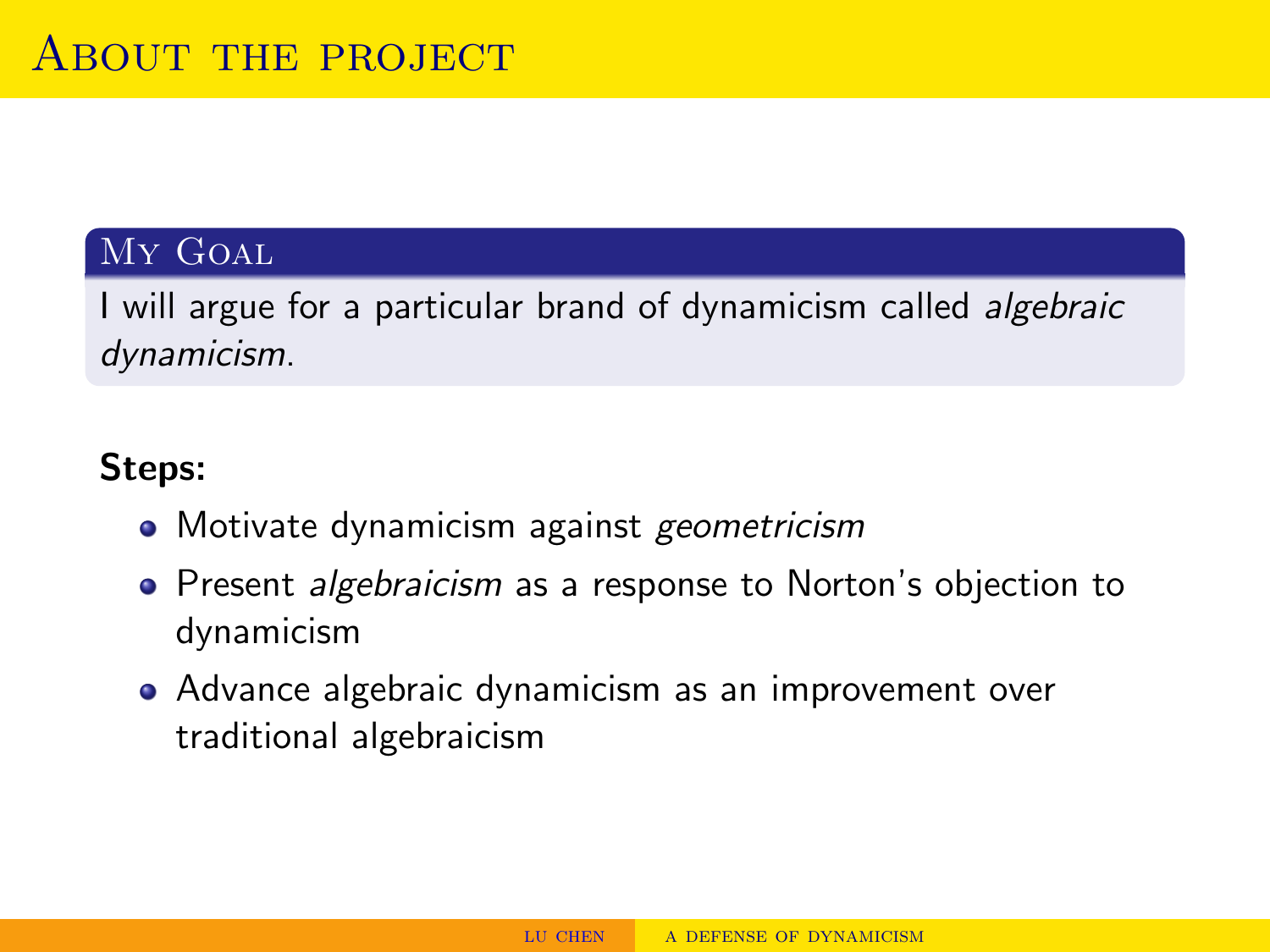### **GEOMETRICISM**

The view that some (chrono)geometric properties and relations are fundamental.

#### **EXAMPLE**

- Newtonian absolutism: spatial and temporal distances.
- Leibniz's relationalism: spatial distances at a time.
- **•** Special relativity: spacetime intervals.
- **•** General relativity: the metric field.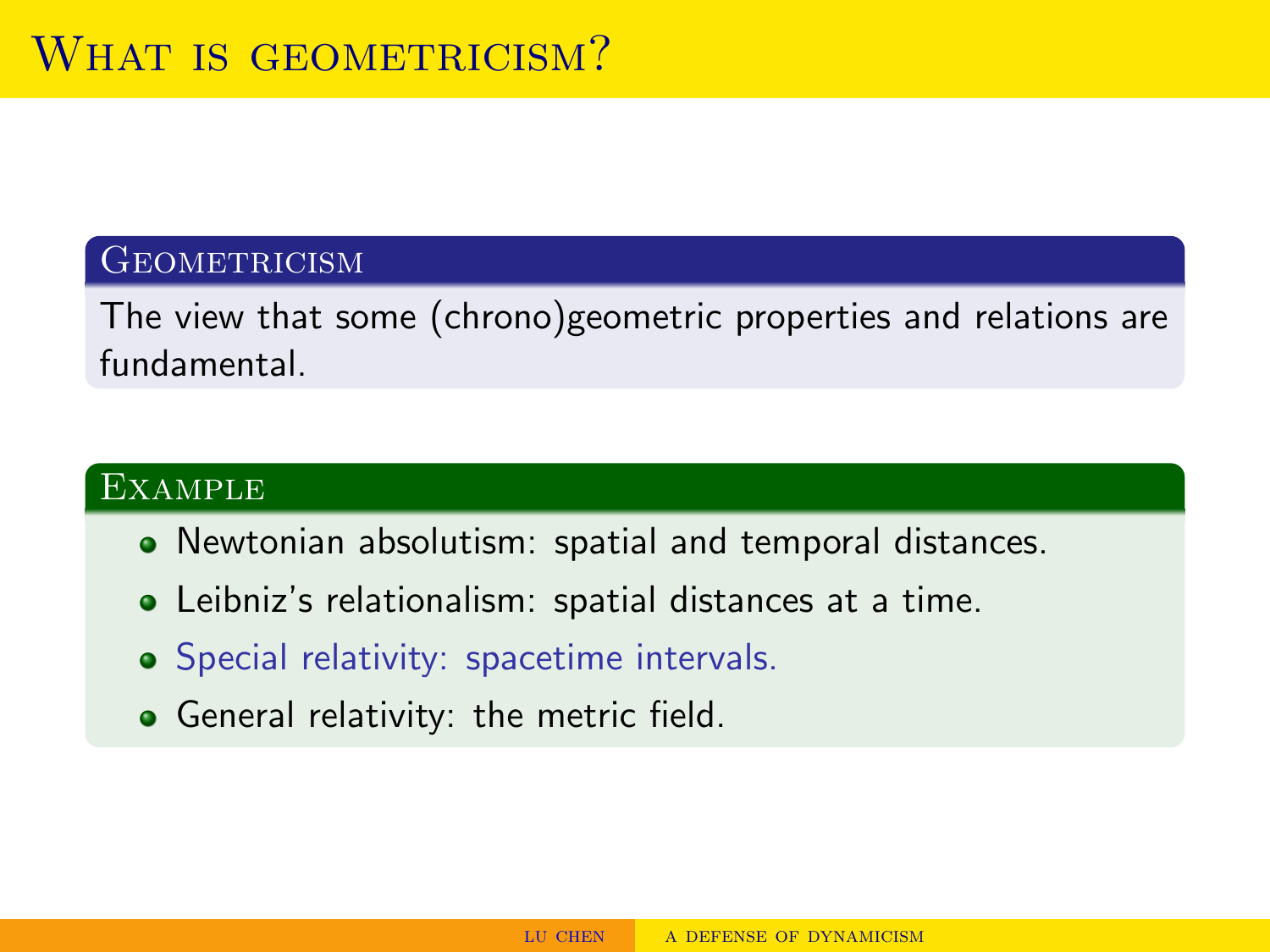### Minkowski Spacetime

- There exists a four-dimensional spacetime that can be coordinatized by a set of standard coordinates  $(x, y, z, t)$ , related by "the Lorentz transformation".
- The spatiotemporal interval between events  $(x_1, y_1, z_1, t_1)$  and  $(x_2, y_2, z_2, t_2)$  is a fundamental property of the spacetime:  $s^2 = (t_1 - t_2)^2 - (x_1 - x_2)^2 - (y_1 - y_2)^2 - (z_1 - z_2)^2$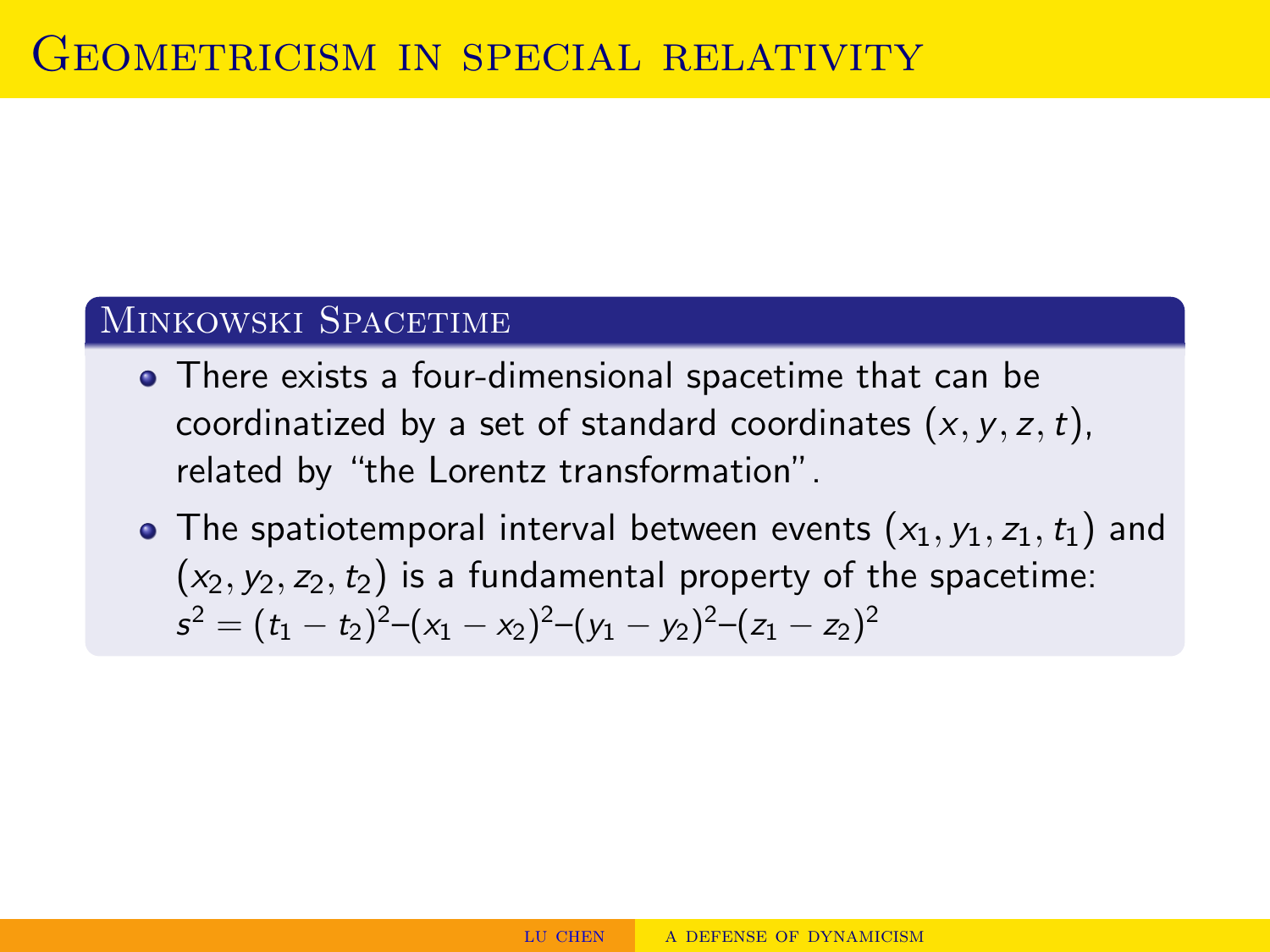How do you "observe" the geometric structure of spacetime?

Chronogeometry-dynamic laws

- LAW OF INERTIA. A free system travels along a "time-like" geodesic.
- LAW OF LIGHT. The trajectory of a light ray is a "null" geodesic.
- THE CLOCK HYPOTHESIS. The recorded time of an ideal clock is the time-like distance it travels.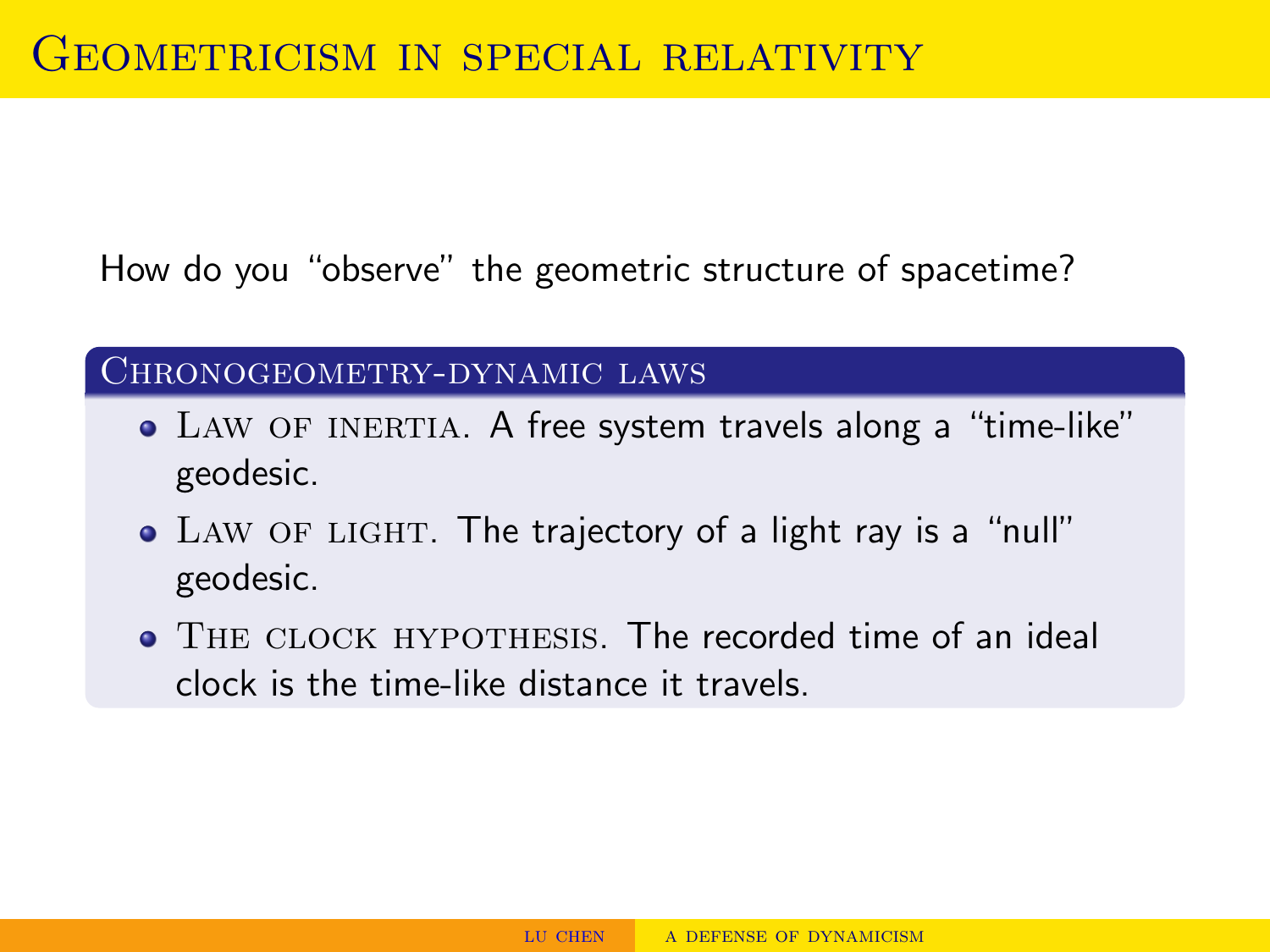# GEOMETRICISM IN SPECIAL RELATIVITY

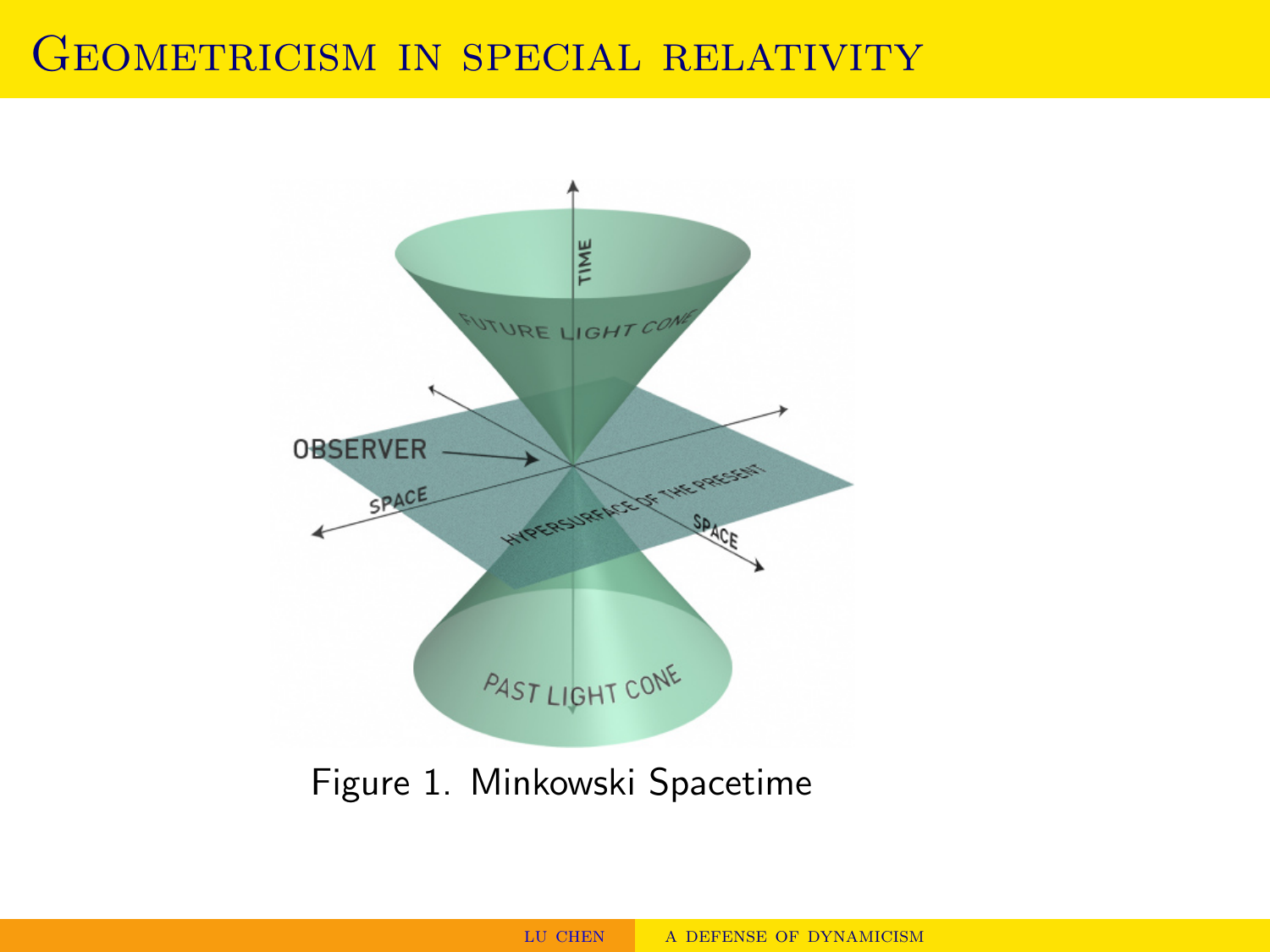# GEOMETRICISM IN SPECIAL RELATIVITY



# Figure 2. The Clock Hypothesis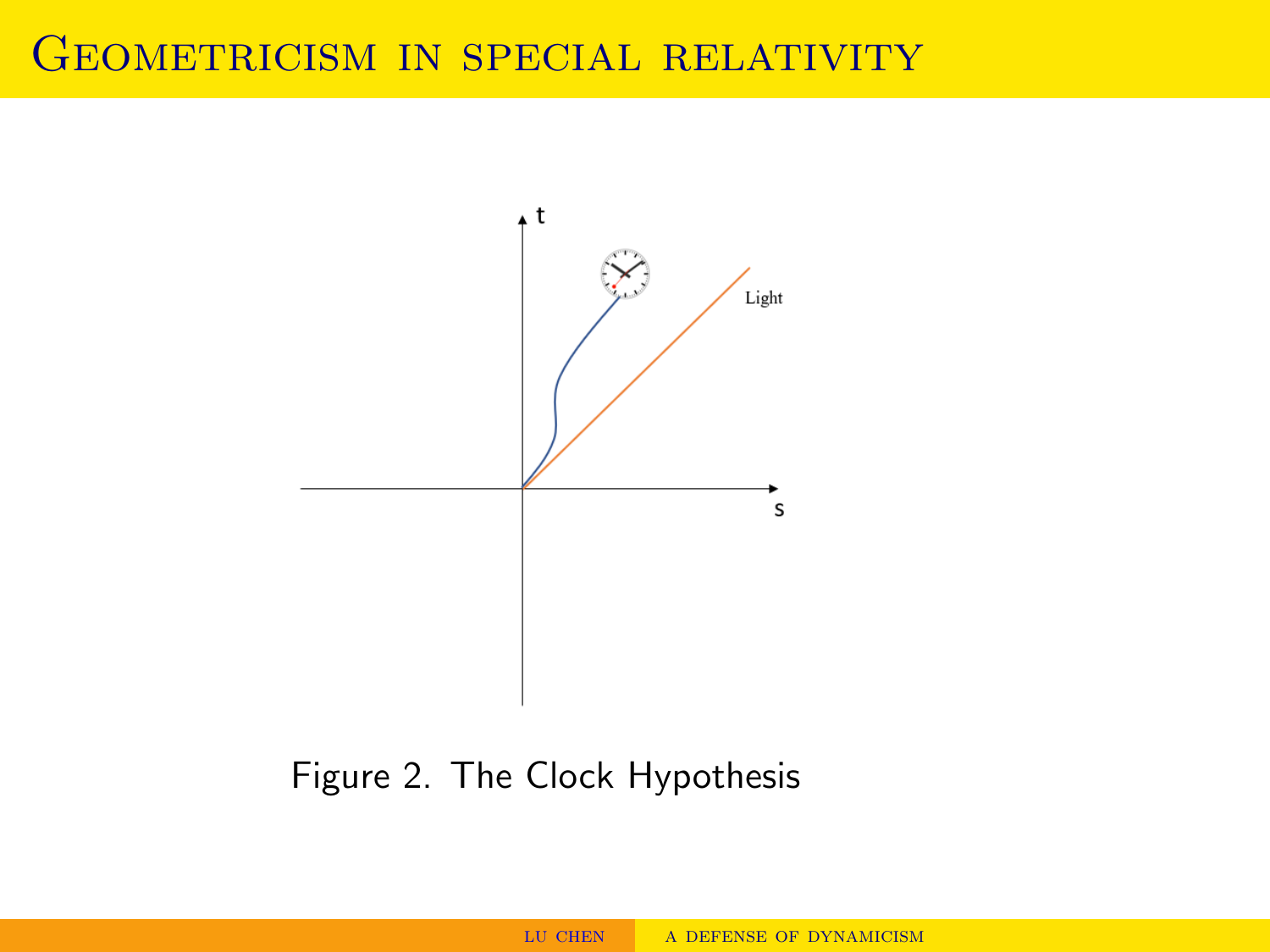## SPACETIME IN GENERAL RELATIVITY

- There is a four-dimensional spacetime that can be represented by a manifold equipped with a metric.
- The metric is determined by the distribution of mass-energy in accordance with the field equations.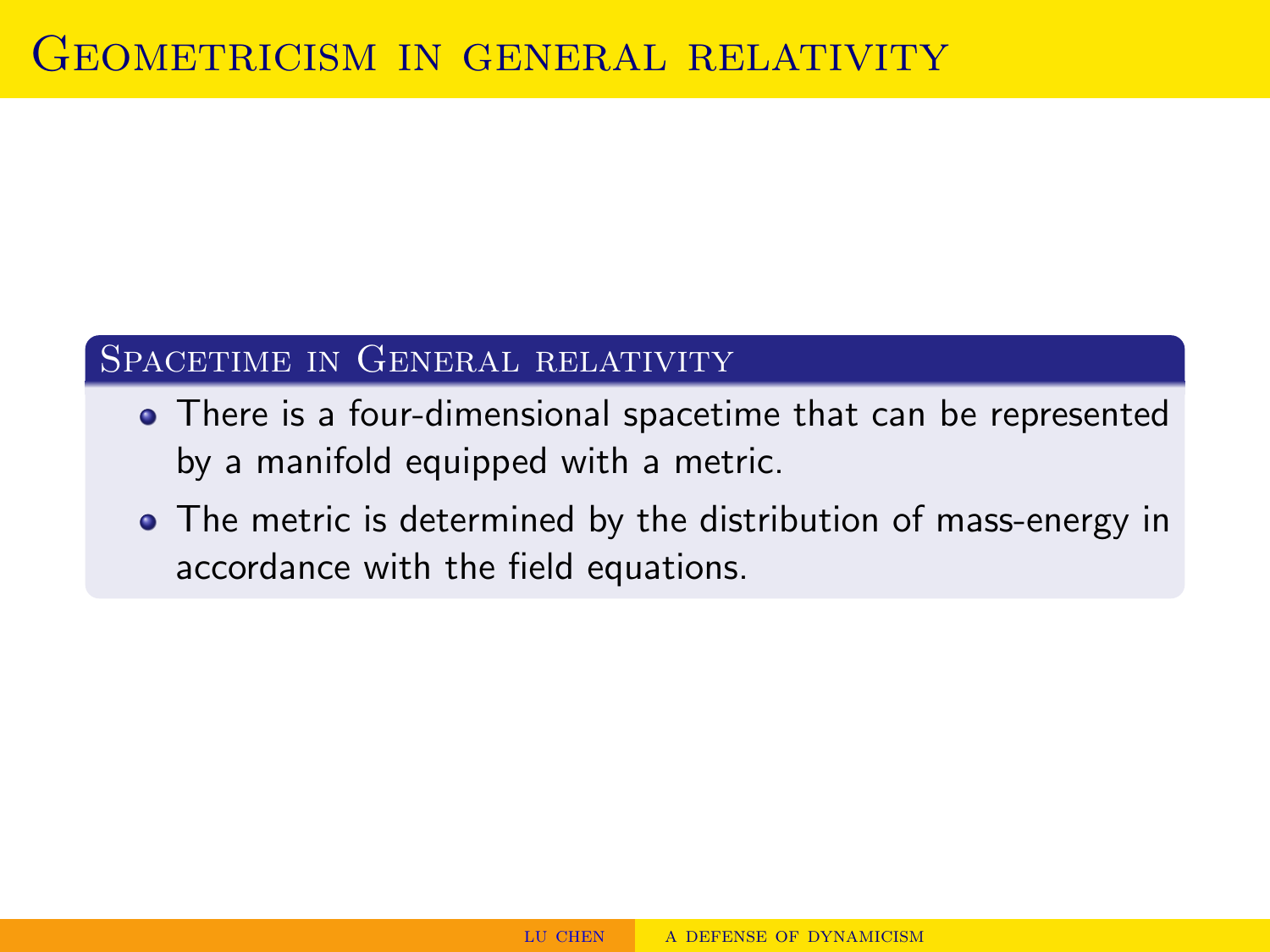- This approach to relativitistic theories is considered standard, endorsed by Friedman, Norton, Earman, Maudlin and many others.
- It is intuitive, rigorous, and a unifying frameworks for all spacetime theories up to general relativity.
- However, others—notably Harvey Brown—complain that this approach gets the explanatory order wrong.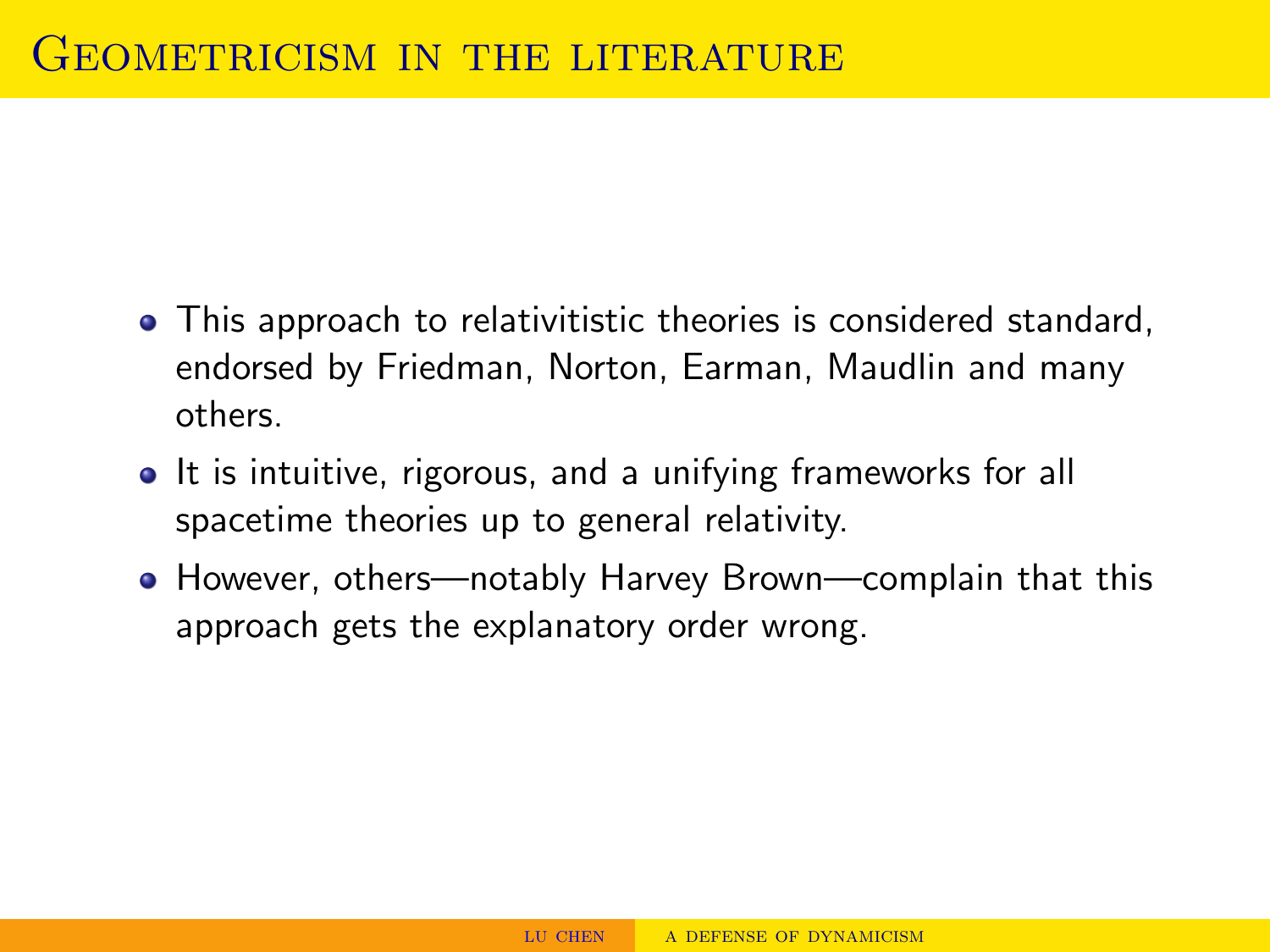#### Dynamicism

All (chrono)geometric properties and relations are explained by the dynamic laws governing matter.

#### **EXAMPLE**

The fact that Newtonian mechanics distinguishes between constant motions and accelerations explains why we can construct a spacetime with certain geometric properties.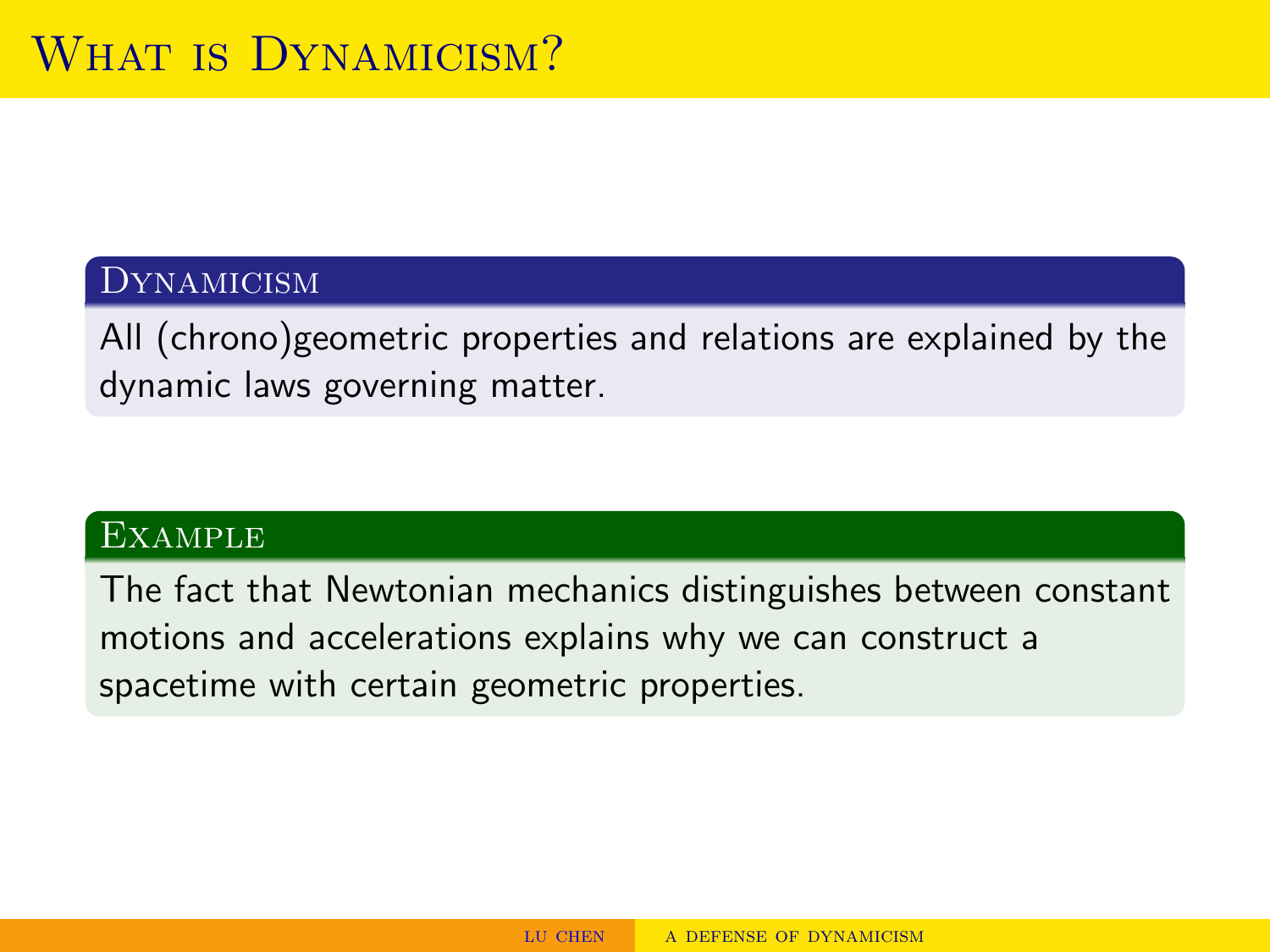#### Special relativity

The appearance of Minkowski spacetime is explained by the Lorentz invariance of dynamic laws. Lorentz invariance: the form of law is the same under Lorentz transformation.

#### GENERAL RELATIVITY

The metric field is a matter field. Its chrono-geometric significance is derived from the dynamic laws governing it and other matter fields.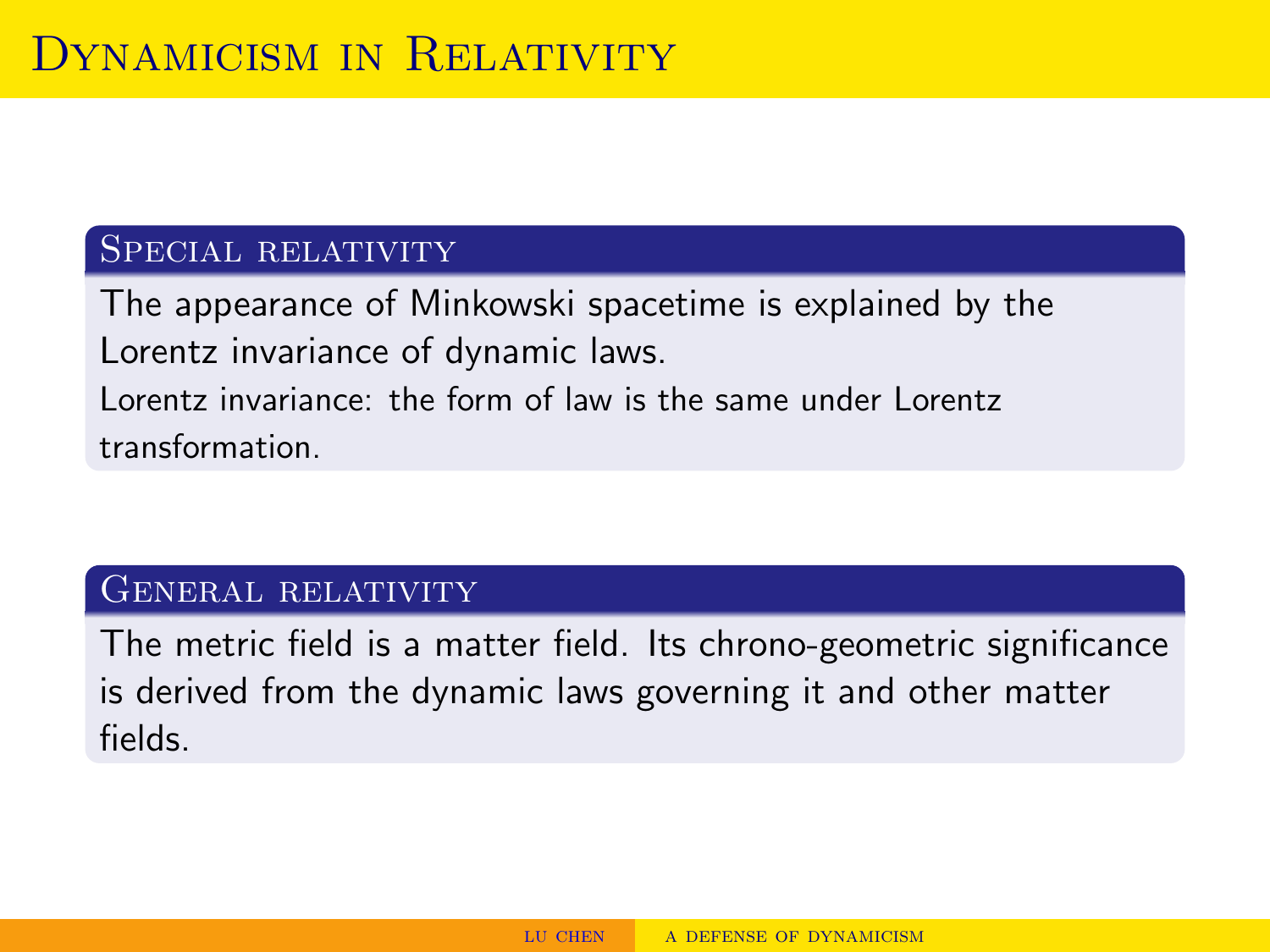It is not an essential property of localized bodies that they run along the ruts of spacetime determined by the affine connection... In Newtonian mechanics and SR, the conspiracy of inertia is a postulate, and its explanation by way of the affine connection is no explanation at all. (Brown 2005, 141)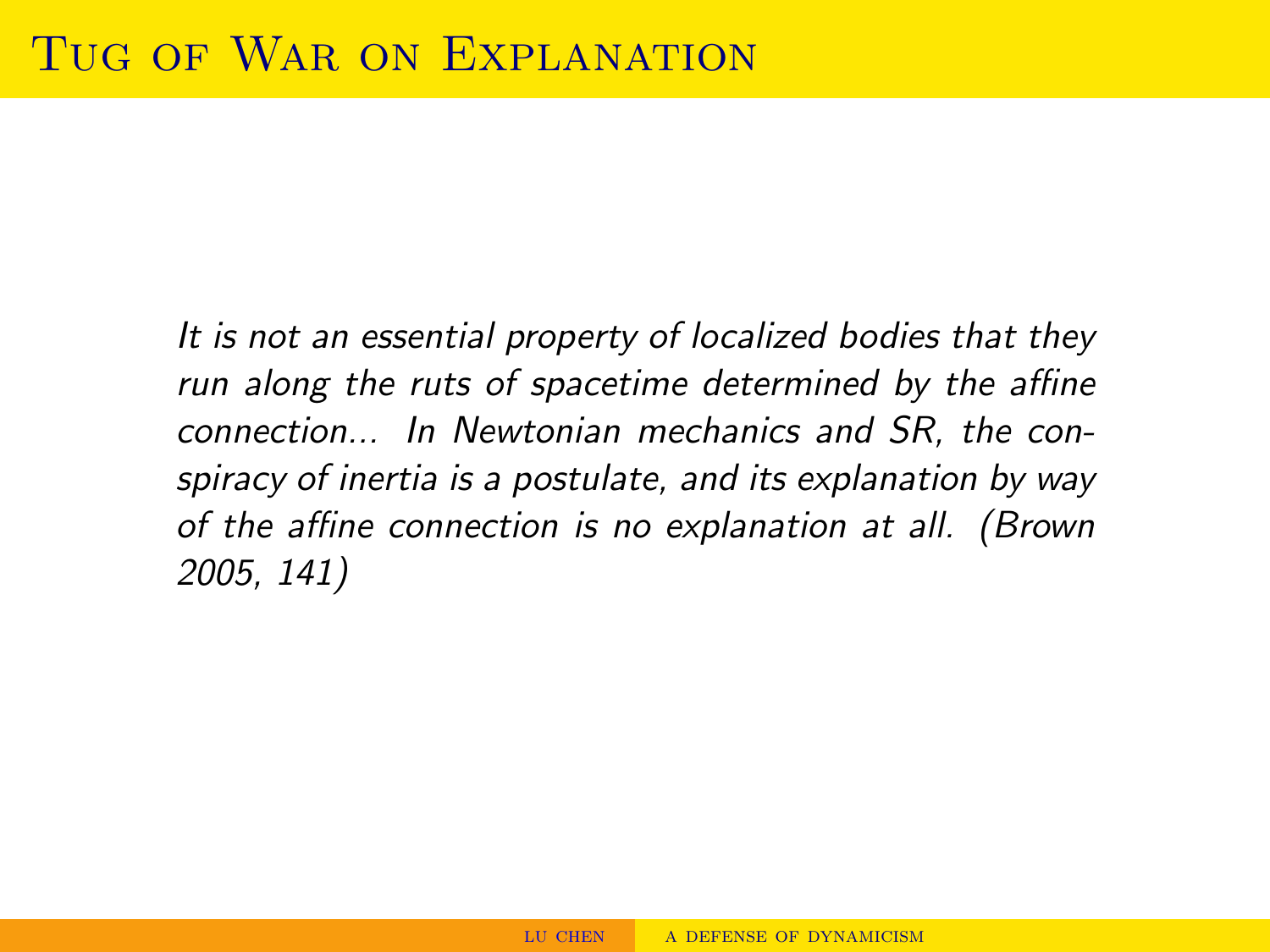Inertia, in GR, is just as much a consequence of the field equations as gravitational waves. For the first time since Aristotle introduced the fundamental distinction between natural and forced motions, inertial motion is part of the dynamics. It is no longer a miracle. (Brown 2005, 163)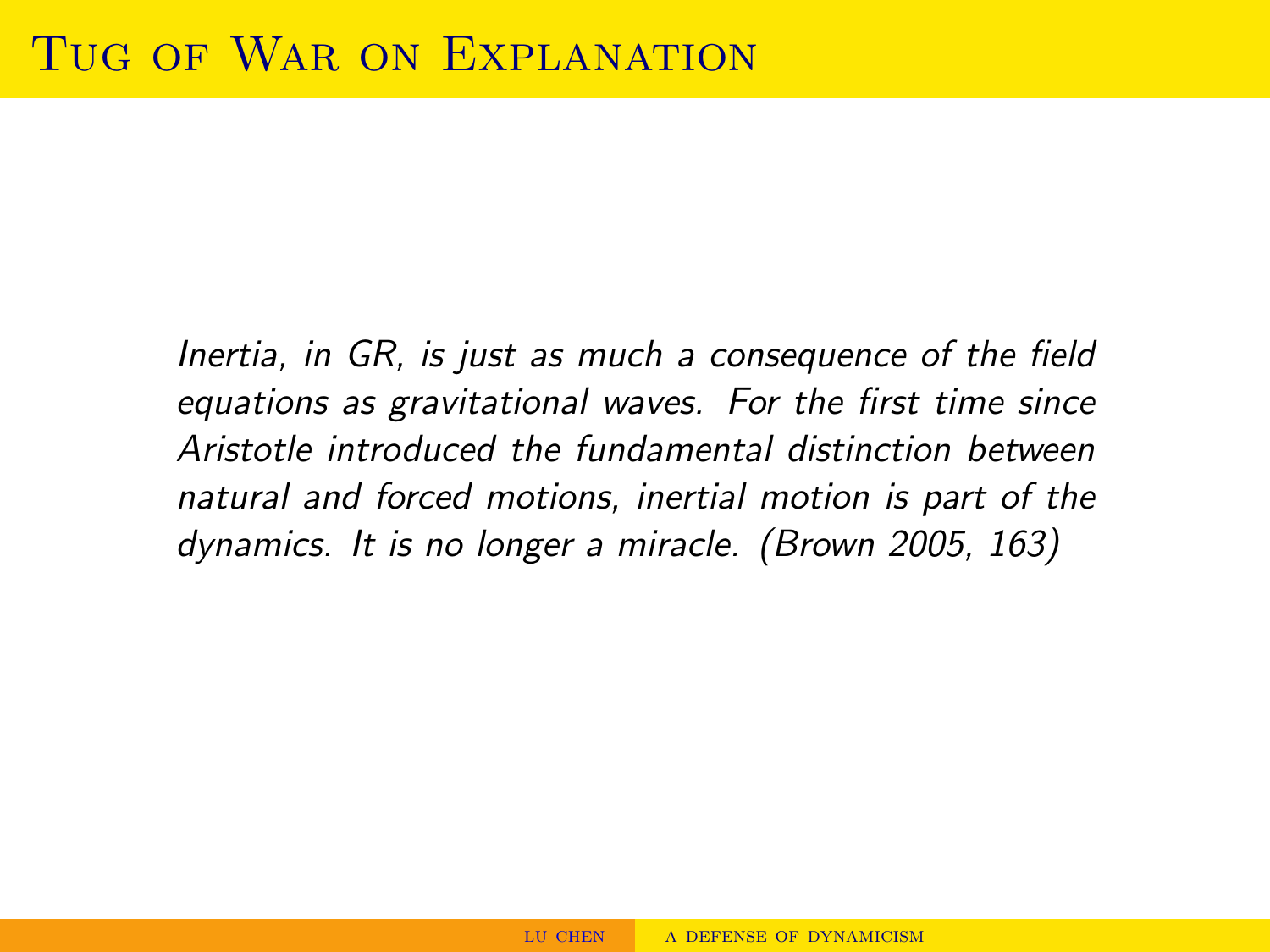[I]nertial motions are distinct, having different speeds and directions; how much more different would they have to be to not constitute a conspiracy? It does not sway me that Brown flashes a usual rhetorical device to claim that he's right: "that anyone who is not amazed by this conspiracy has not understood it". What behavior could bodies well have which could not be construed so liberally as a conspiracy? (Martinez 2007, 211)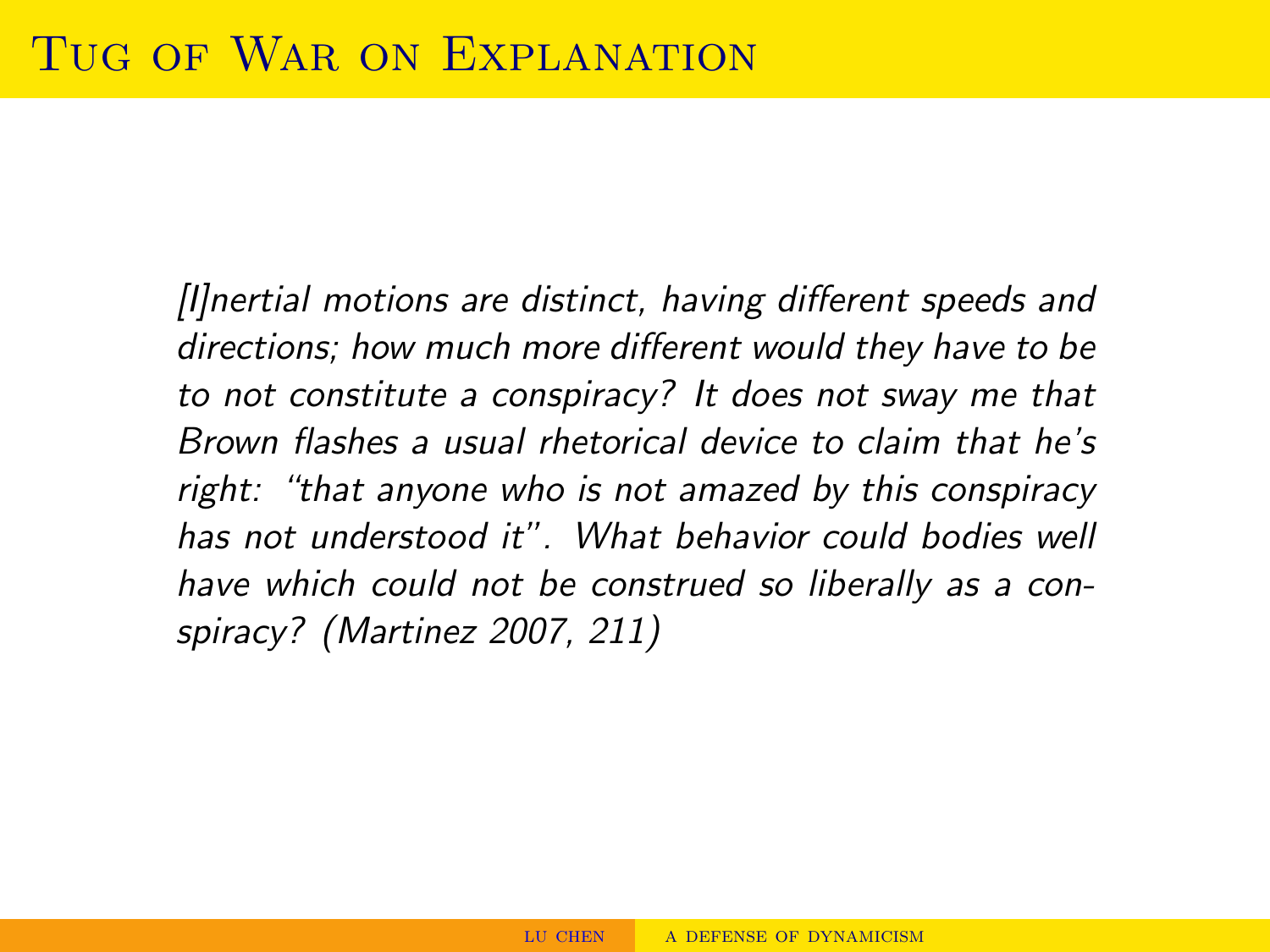### STEP 1

I will identify four interconnected problems with geometricism and argue that dynamicism does better on these fronts.

- **•** Radical underdetermination
- Extravagant ideology
- Unnecessary restrictions on behaviors of matter
- Not conducive to the search for quantum gravity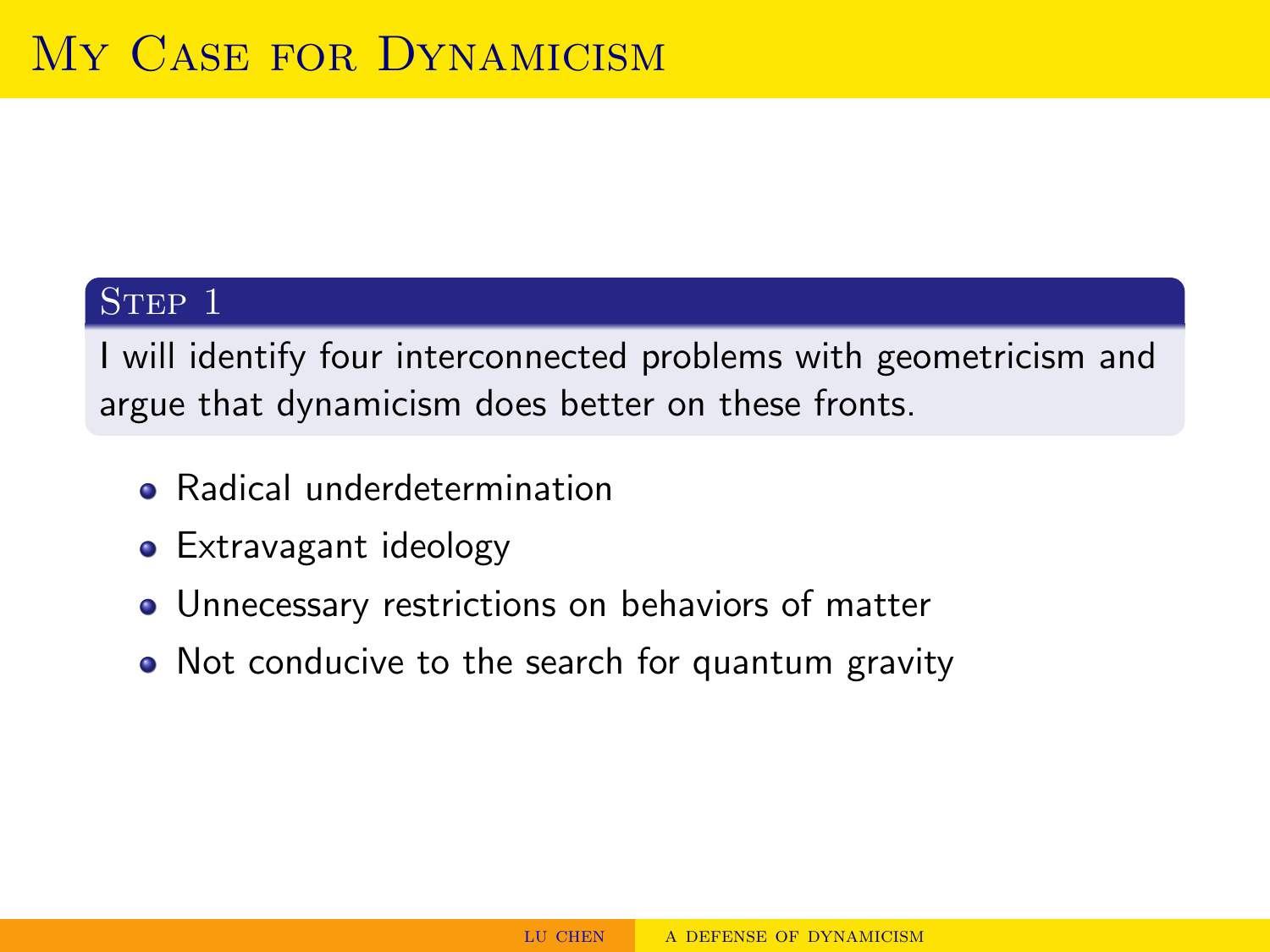# RADICAL UNDERDETERMINATION



Figure 3. The Hole Argument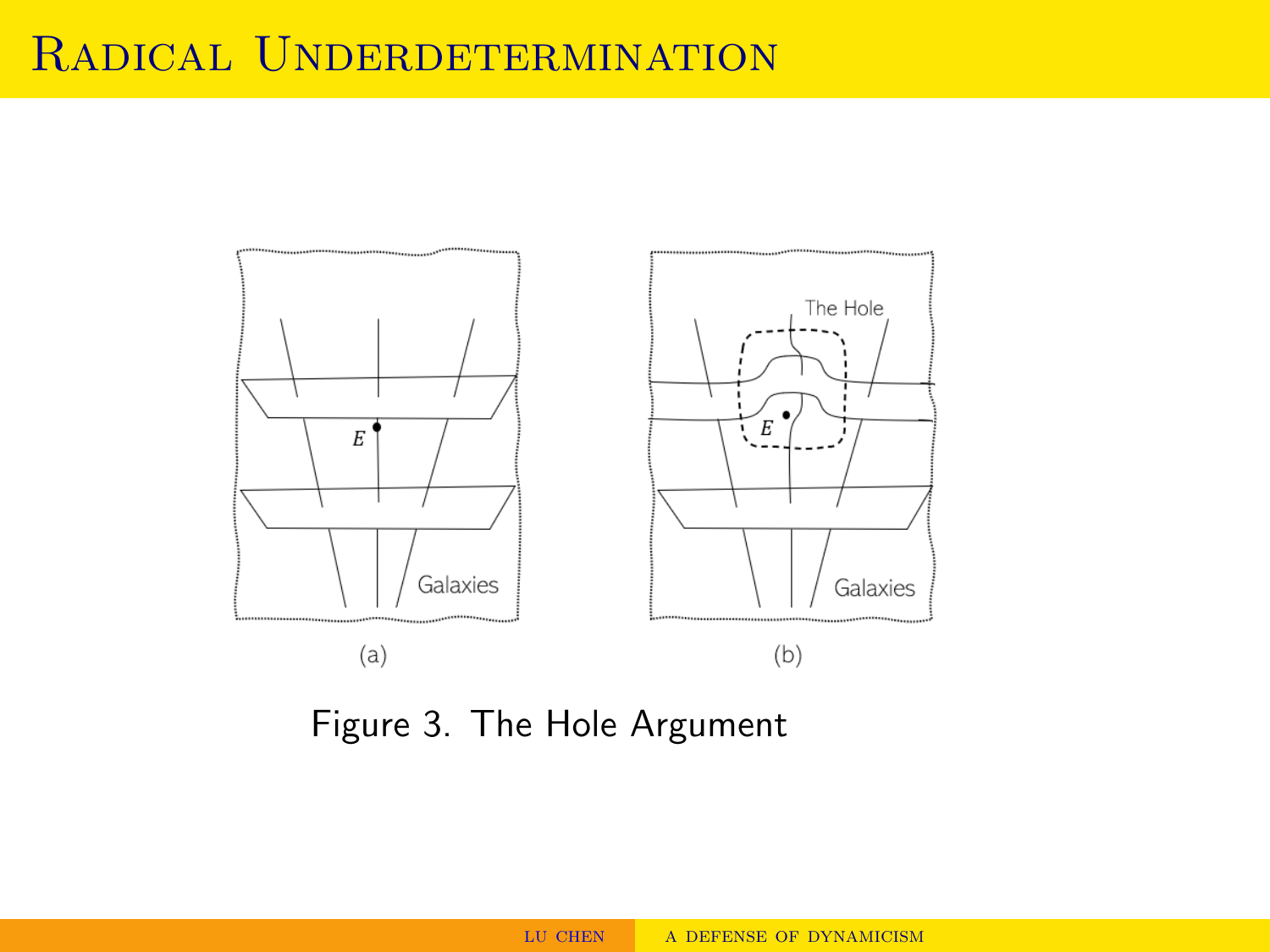# GEOMETRICISM IN SR

- MINKOWSKI SPACETIME
- **LAW OF INERTIA**
- LAW OF LIGHT.
- **THE CLOCK HYPOTHESIS.**

# Dynamicism in SR

**a** Lorentz invariance of dynamic laws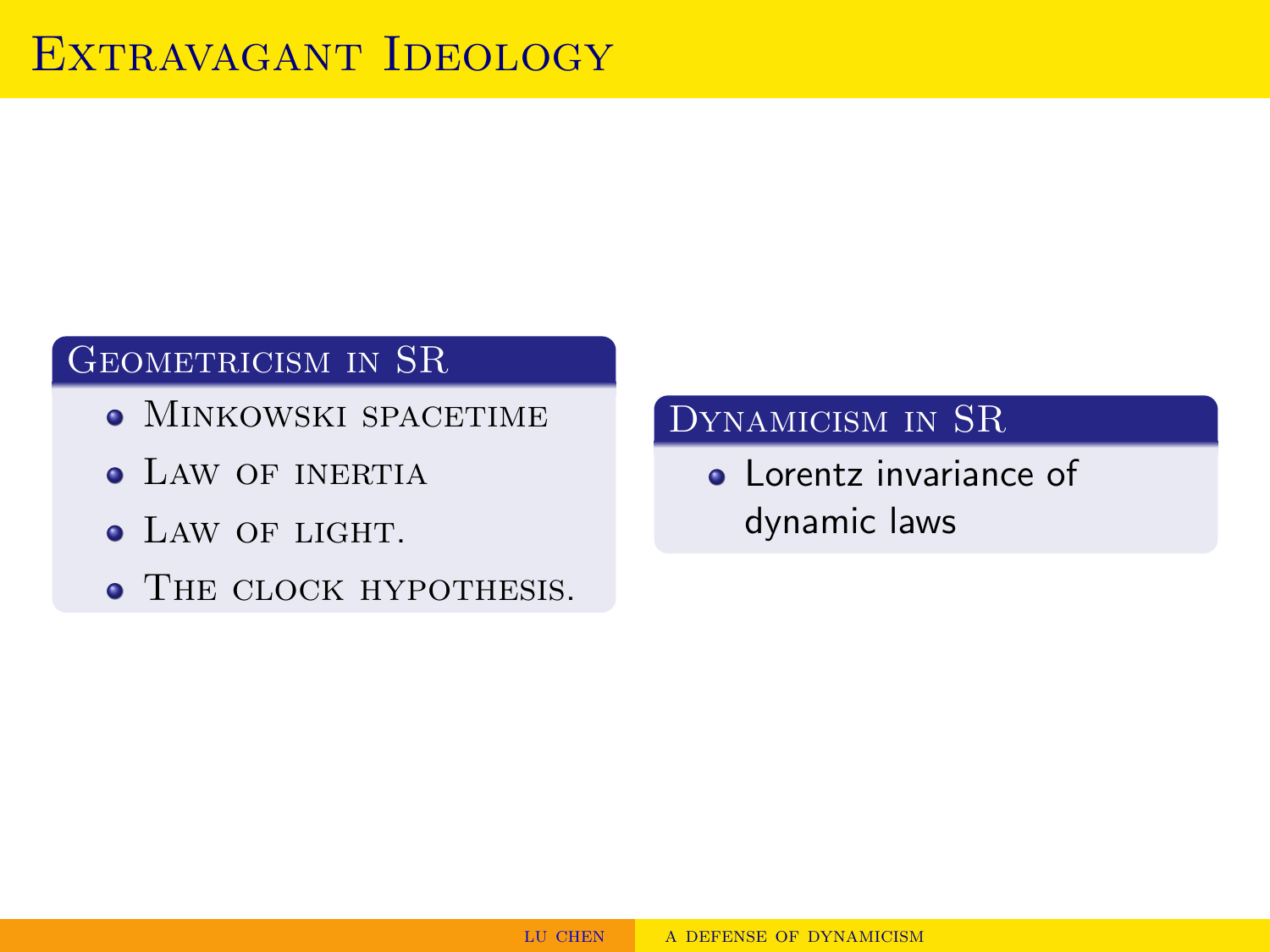#### **EXAMPLE**

Light is an electromagnetic wave. The light ray characterization is obtained through geometric optics approximation. LAW OF LIGHT assumes that the limit solutions to the Maxwell equations approximate exact solutions to arbitrary accuracy, which may not be true (Menon, Linnemann, and Read 2018).

Dynamicism does not posit this constraint because it does not posit LAW OF LIGHT in addition to the Maxwell equations.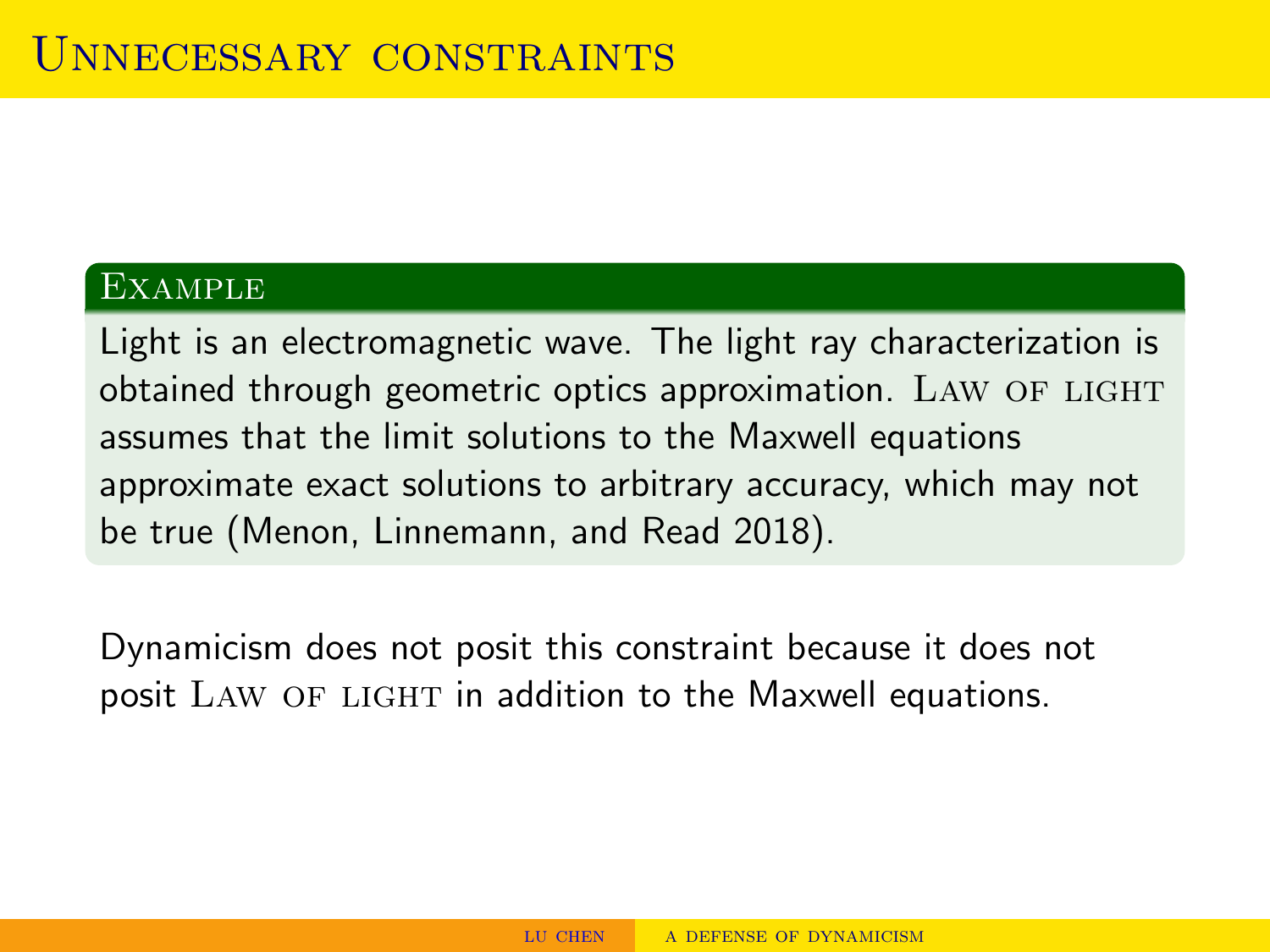- Most versions of geometricism consider the metric field as representing the geometric properties of spacetime.
- Dynamicism considers the metric field as a matter field.
- The latter is a better fit with the current research programs of quantum gravity (e.g. the approach of asymptotic safety).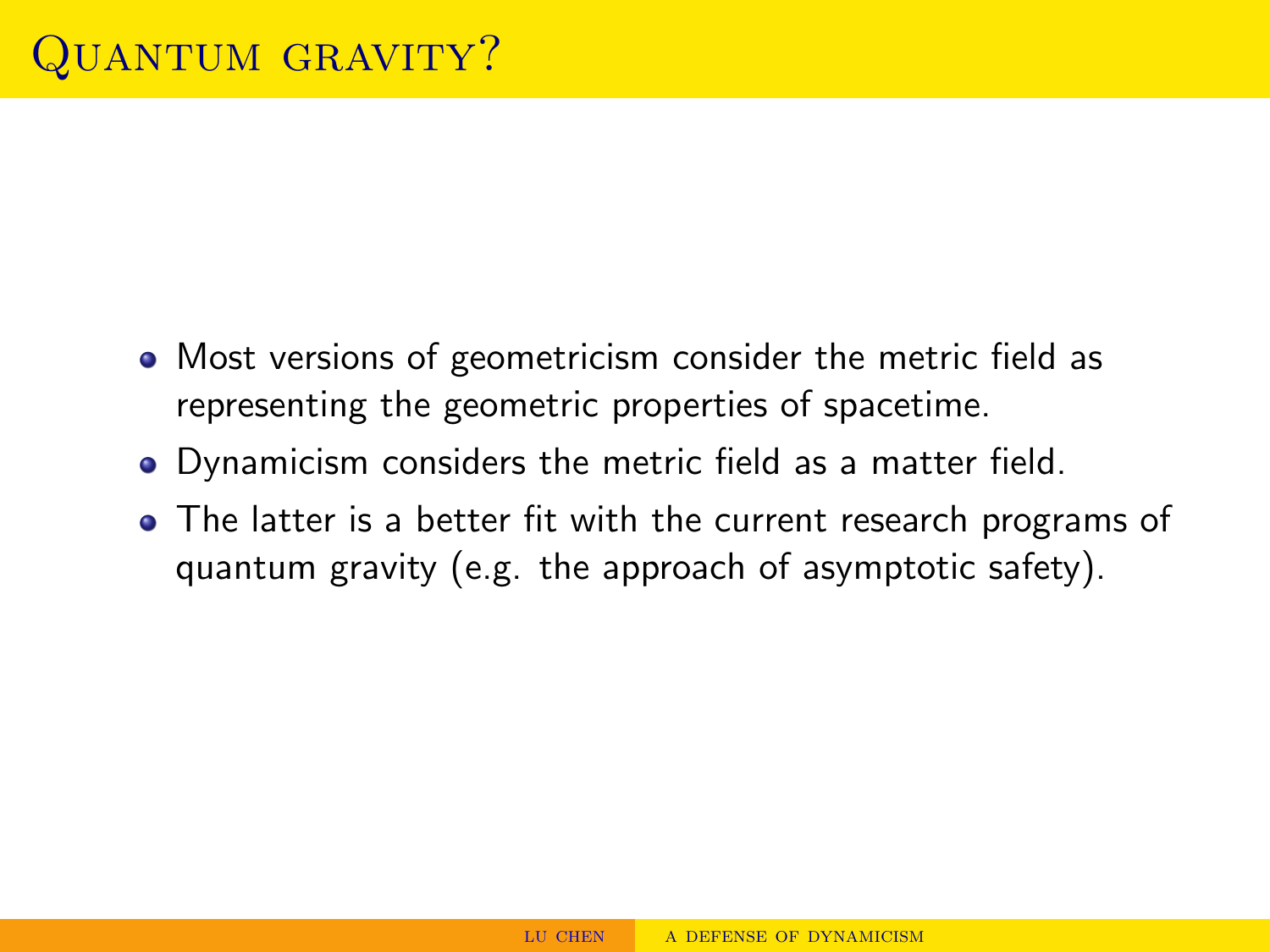## STEP 2

I will present Norton's objection to dynamicism ("constructivism") and present algebraicism as a response.

### NORTON'S OBJECTIONS:

- Dynamicism leaves the coincidence between different matter theories unexplained.
- Dynamicism presumes spacetime through tacit use of coordinate systems.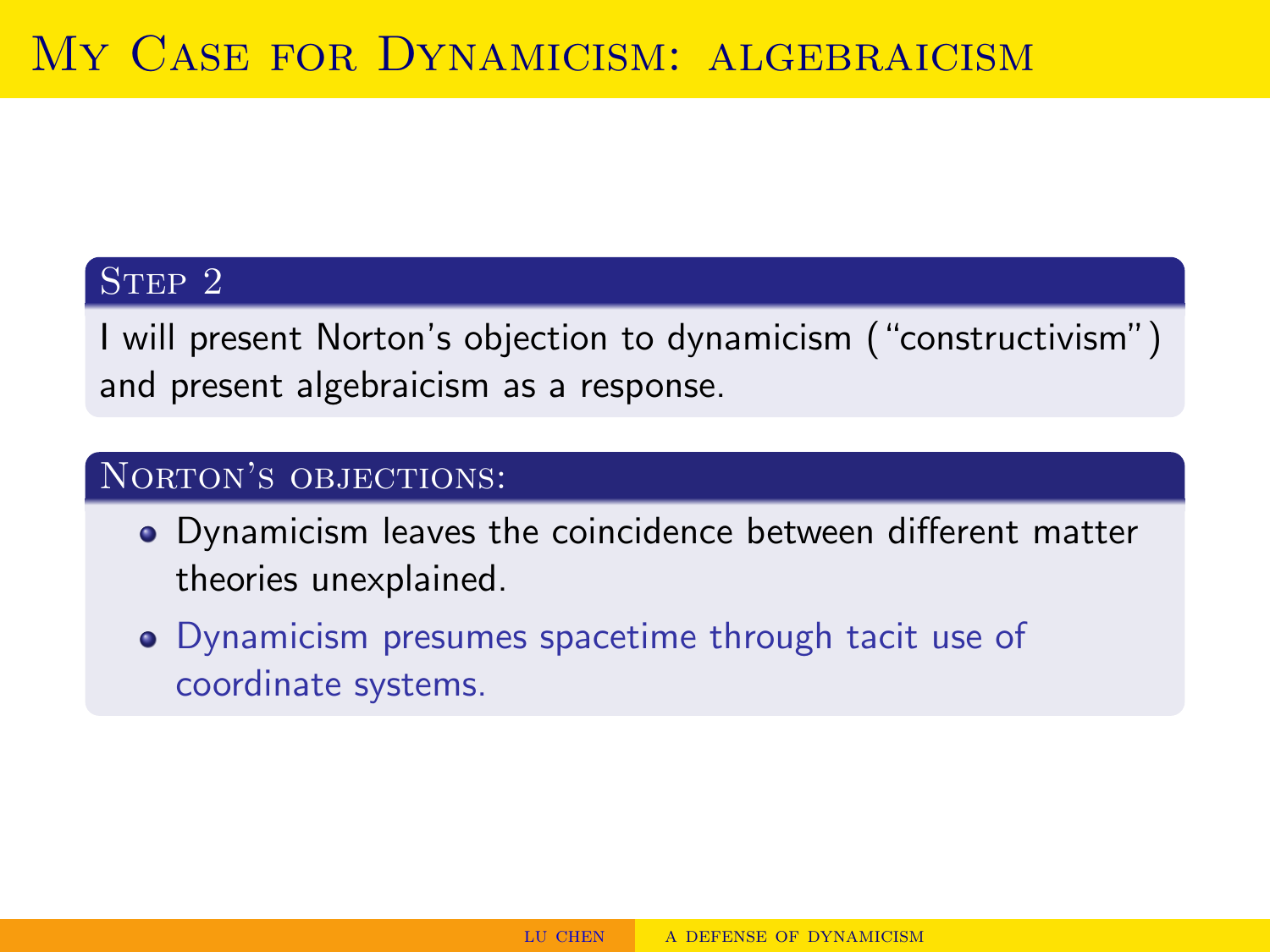Consider Clock 1 described by matter theory 1, and Clock 2 described by matter theory 2.



# Figure 4. Trajectories of two clocks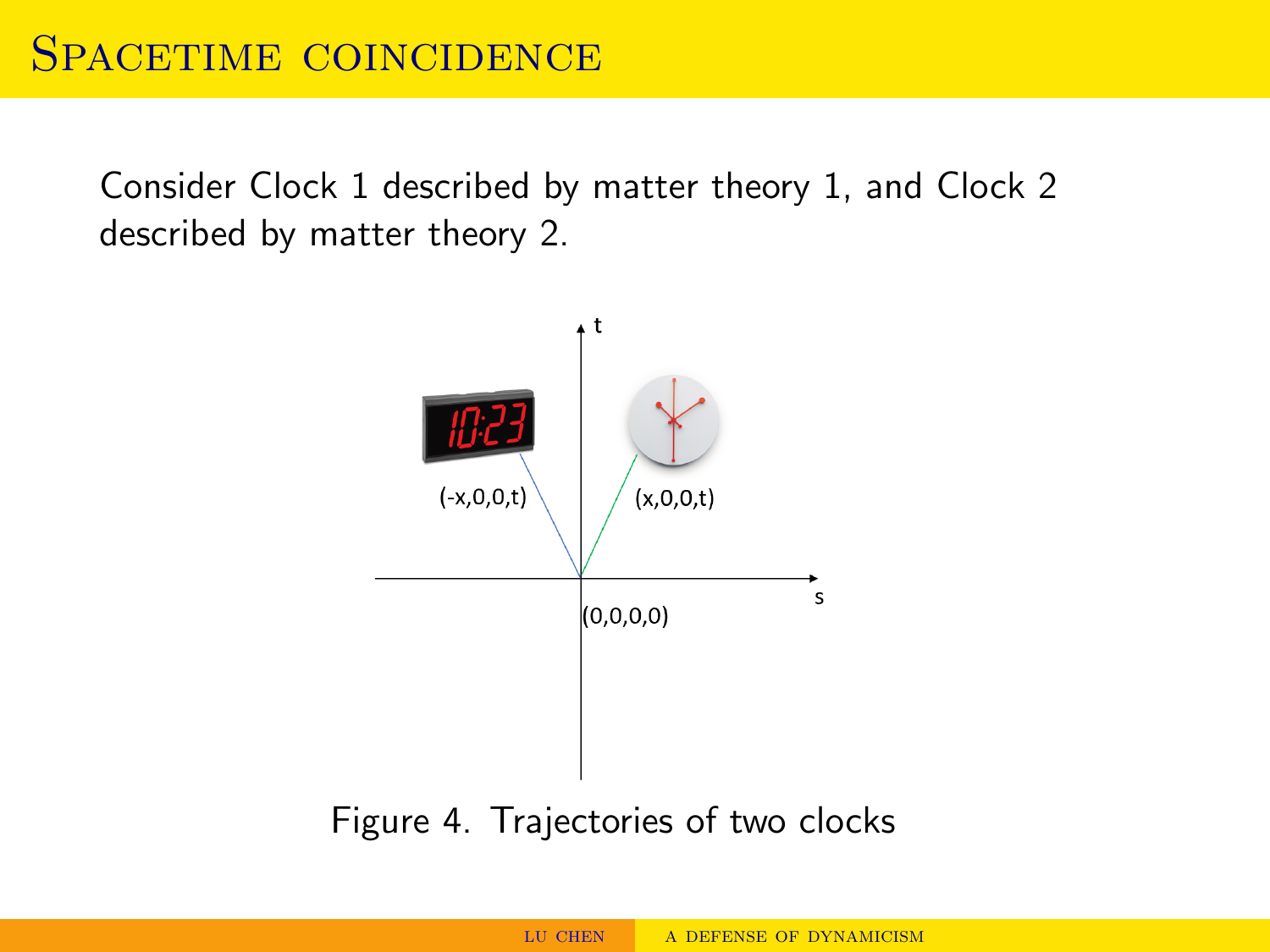### Response 1

The two matter fields are coupled.

## NORTON'S REPLY

- Coupling does not entail spacetime coincidence.
- e.g., the spins of two particles can be coupled without indicating they spatiotemporally coincide.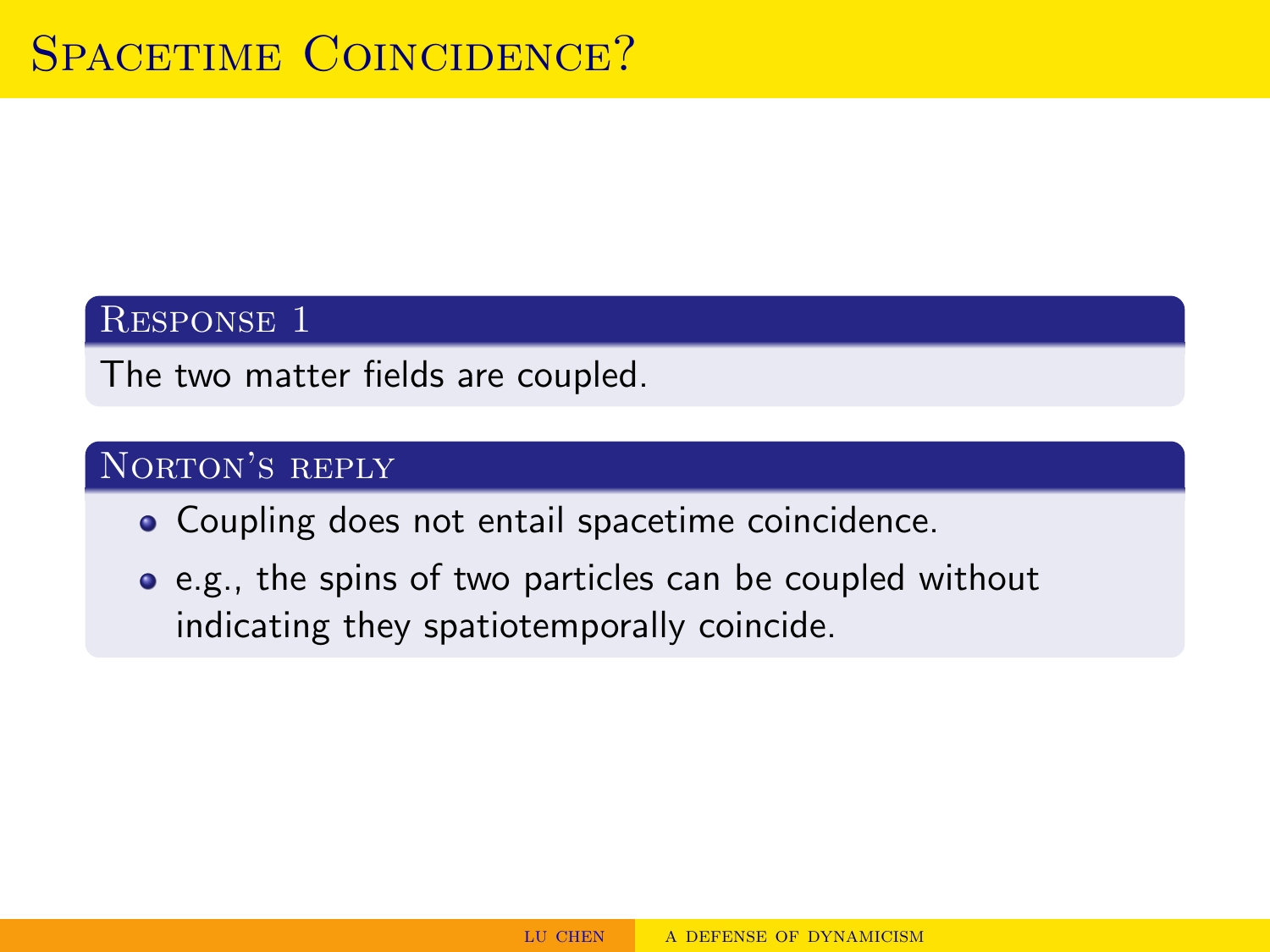#### Response 2

We can just use one coordinate system for all matter fields.

# NORTON'S REPLY

Without assuming spacetime, we cannot assume all matter fields can be written in the same coordinate system.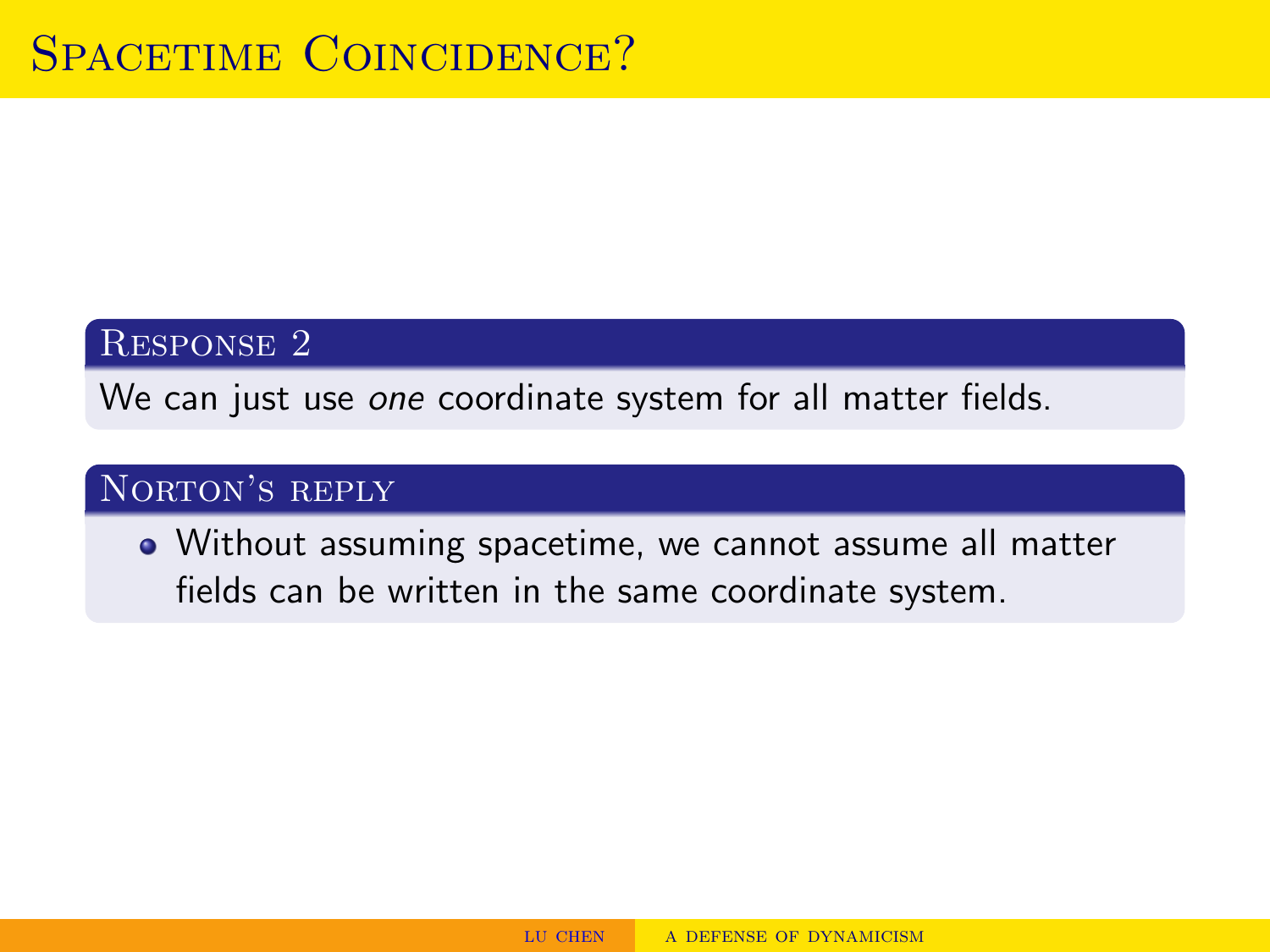Norton's challenge is essentially pointing out that not all geometric structures encoded in manifolds & metric—namely the structure encoded in a bare point set—can be explained away by dynamic laws, but must be assumed.

#### MY STRATEGY

The most honest response to my mind is to spell out how we write dynamic laws without positing coordinate systems or manifolds.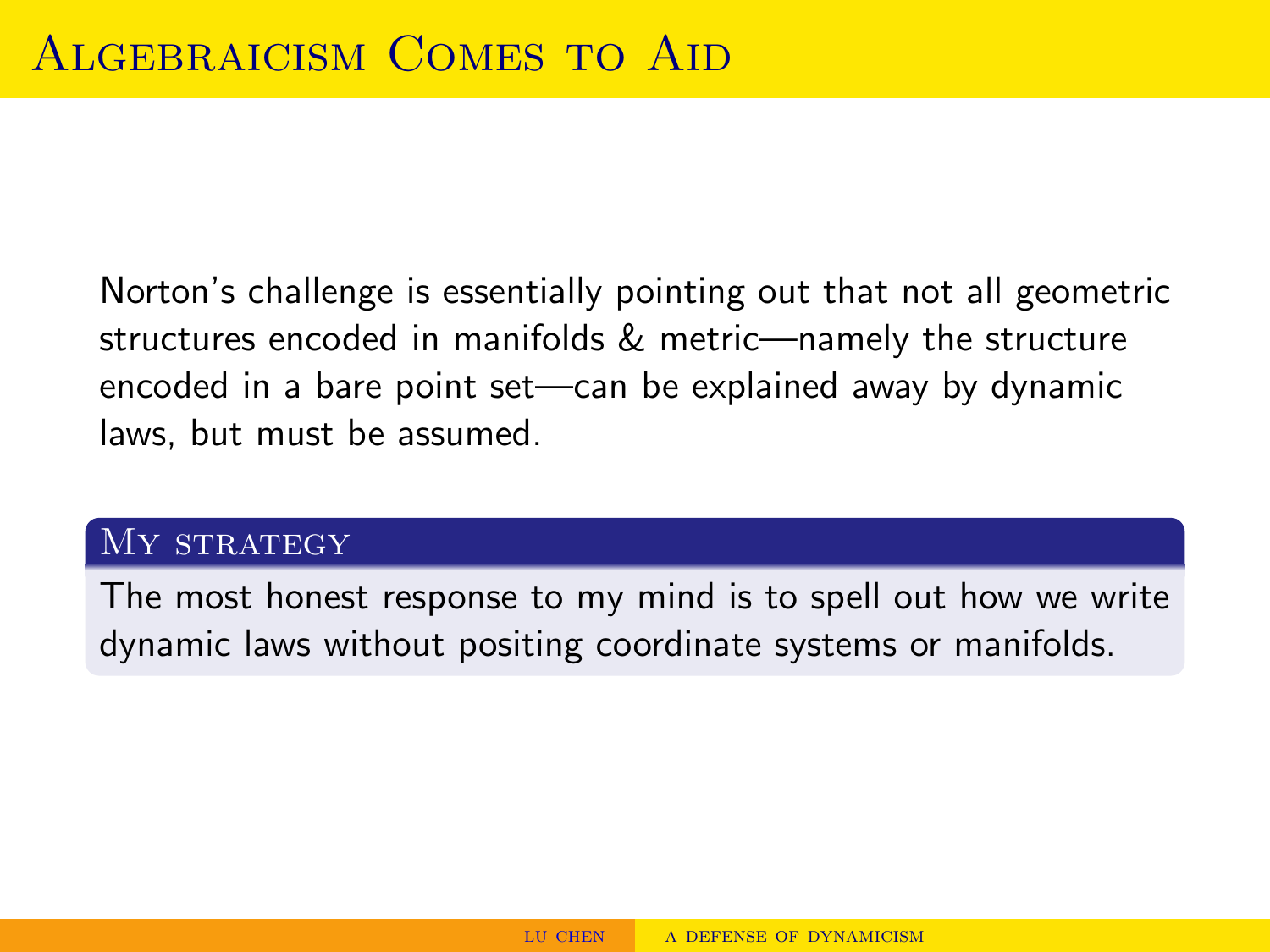## **ALGEBRAICISM**

A framework alternative to differential geometry, which enables us to do physics without assuming manifolds.

#### Traditional algebraicism

The fundamental object is an algebraic structure consisting of all (smooth) functions on a manifold.

- The smooth functions can be interpreted realistically as configurations of a scalar field.
- Note that the reference to manifolds is heuristic.
- The smooth functions are reconceptualized as unanalyzable elements of the algebra, not maps from a manifold to real numbers.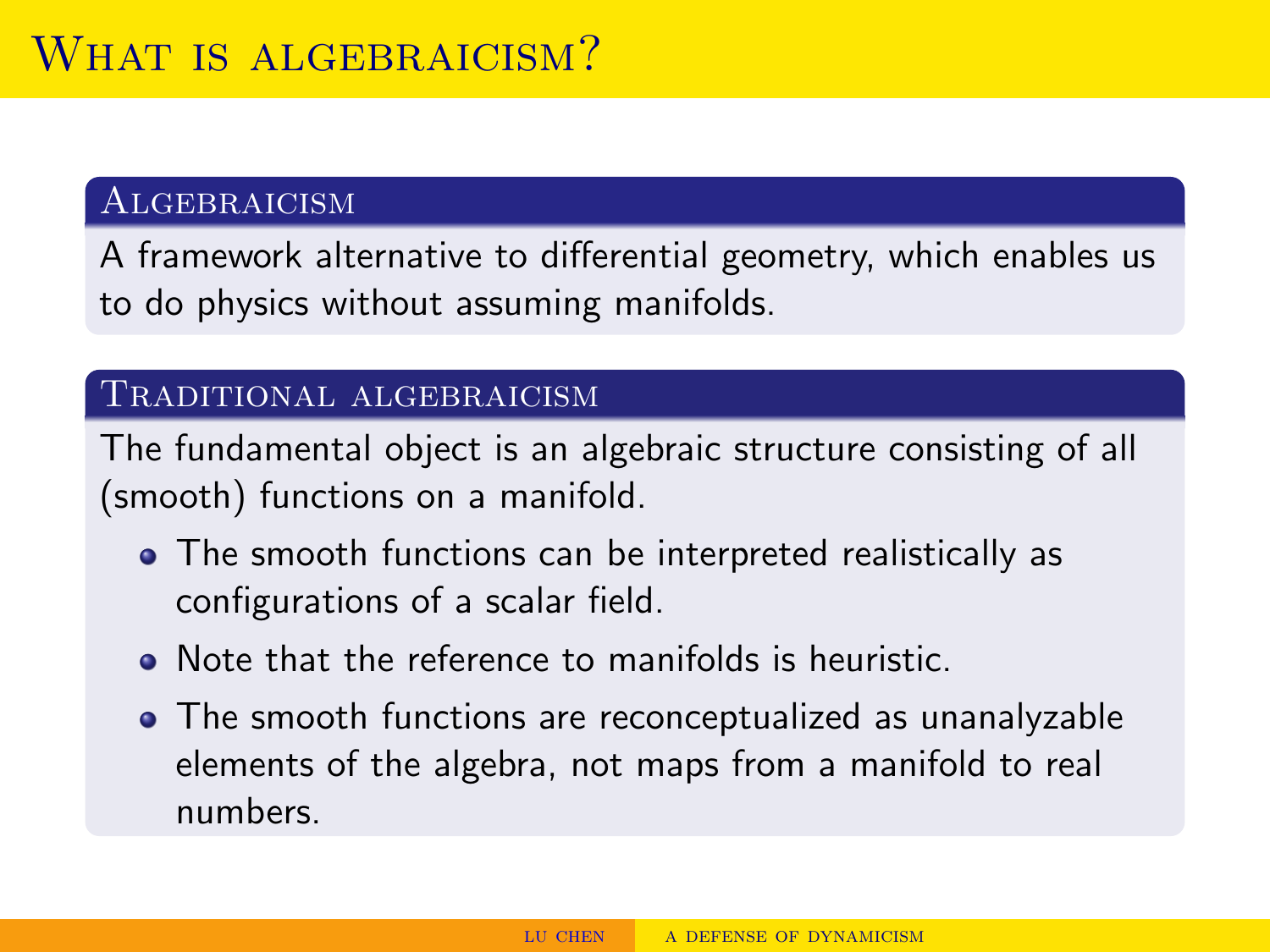# How does algebraicism help?



Figure 5. Algebraic structure encodes spacetime coincidence.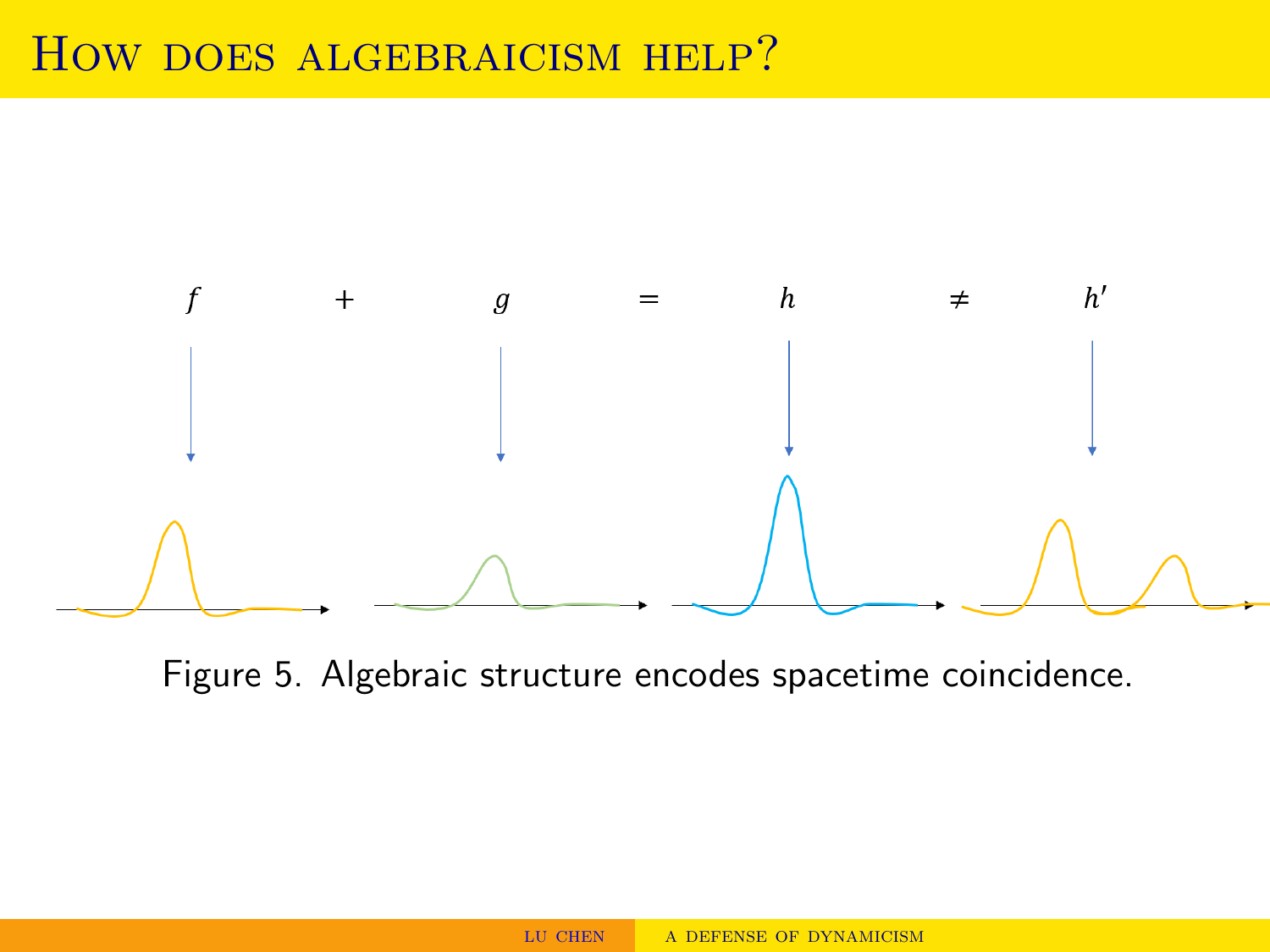#### STEP 3

I will point out problems for appealing to traditional algebraicism, and advertise dynamic algebraicism as a better alternative.

The traditional framework of algebraicism conflicts with the spirit of dynamicism.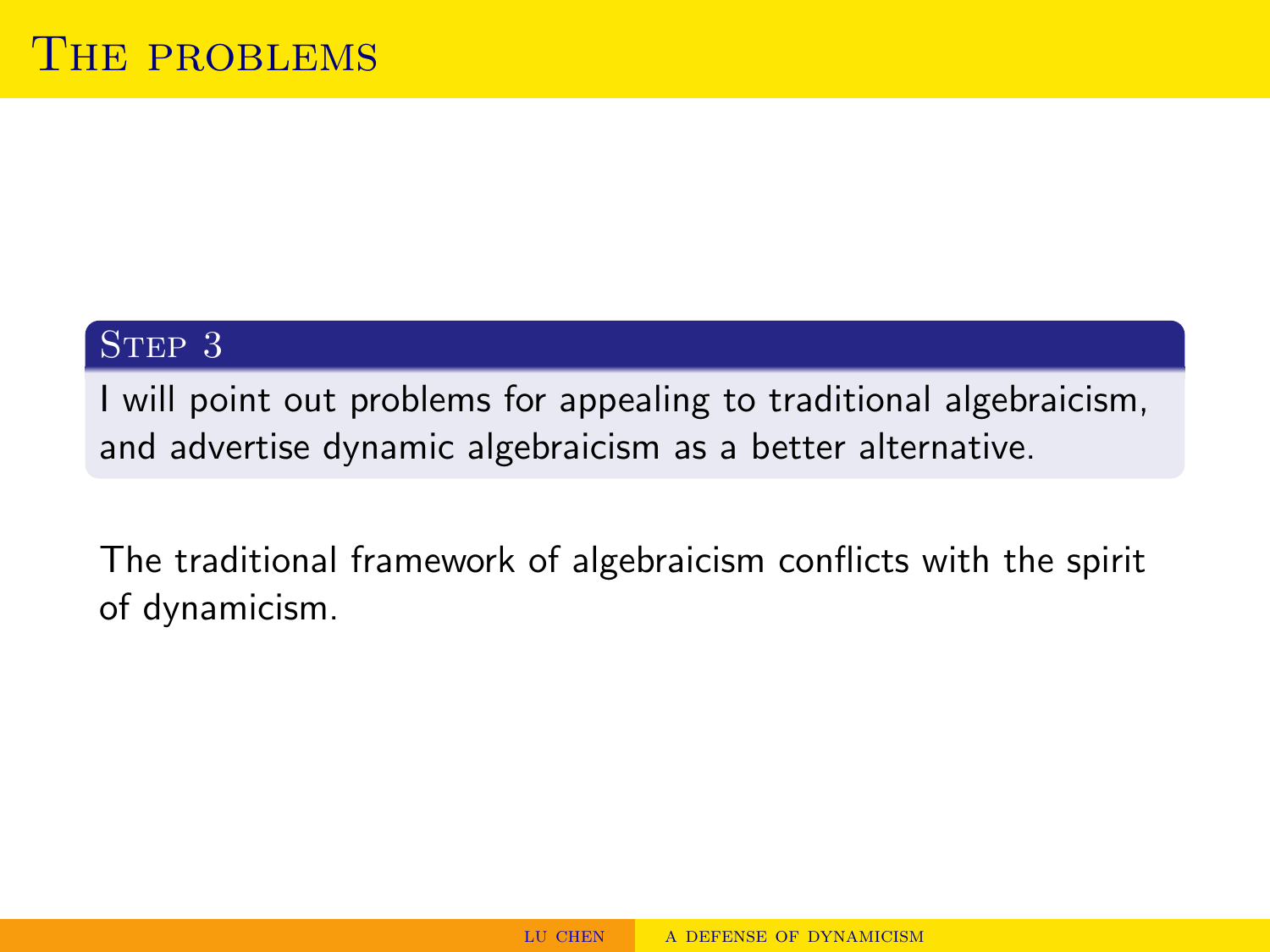- The scalar field assumed by the basic algebra is not recognized among fundamental\* physical fields.
- It doesn't carry energy and momentum, and does not interact with other physical fields.
- Algebraicists call the structure "spacetime" because it is an algebraic counterpart of spacetime manifold.
- Even there is an actual scalar field, it is arbitrary to privilege it ontologically over other physical fields.

#### **CONCLUSION**

This approach reintroduces a spacetime structure rejected by dynamicists.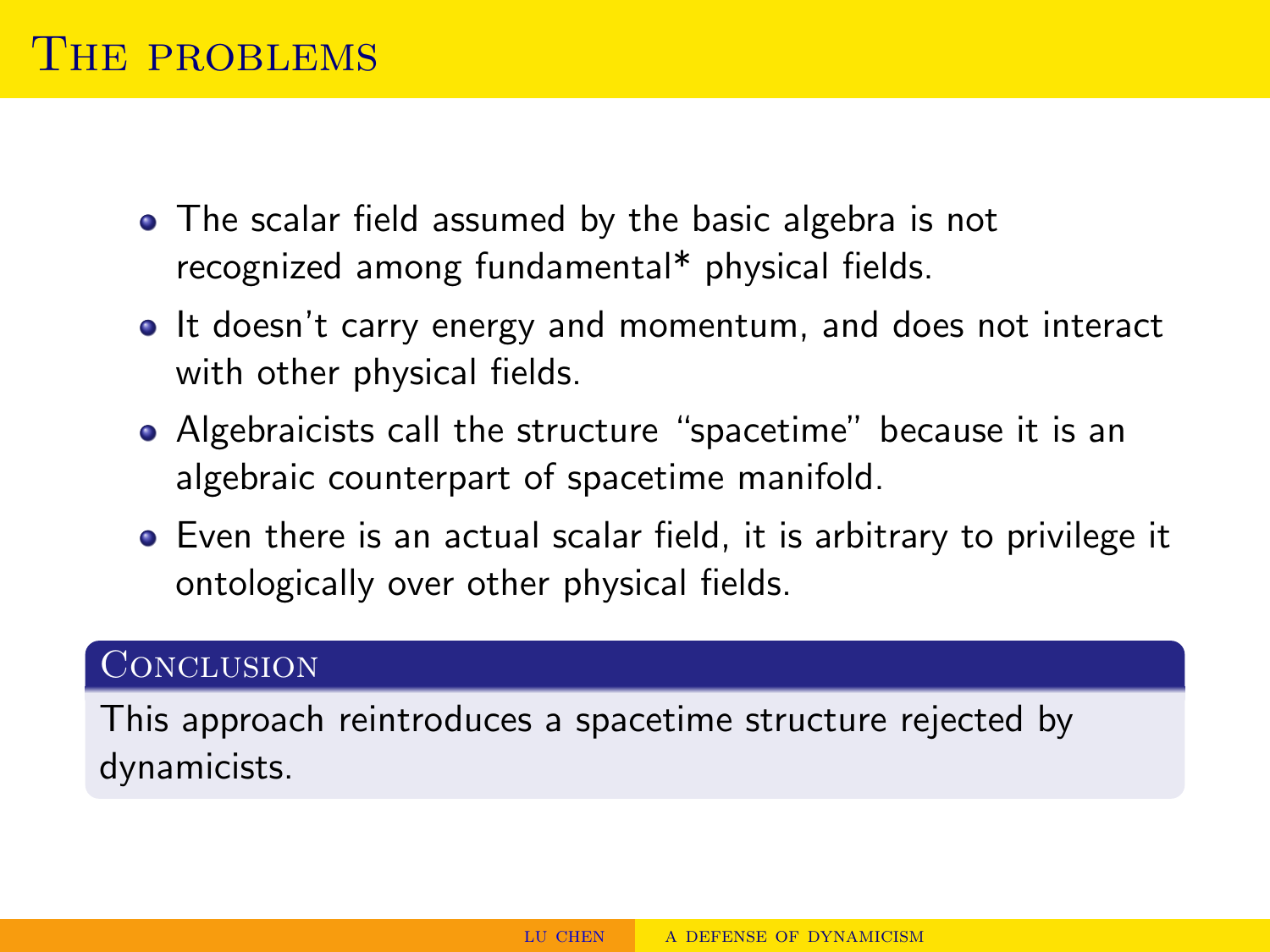## Dynamic Algebraicism

A framework of algebraicism in which the fundamental structure consists of physical fields. (Chen and Fritz, under review)

Selected Features:

- The elements of the field algebra are actual physical fields, individuated by its field configurations and its Lagrangian.
- We aim at maximal flexibility in what fields are posited in the field algebra. In particular, a scalar field can be included but is not required.
- When general relativity is considered, the metric field can be included as a matter field.
- Otherwise, it can be encoded in the algebraic operations of the field algebra.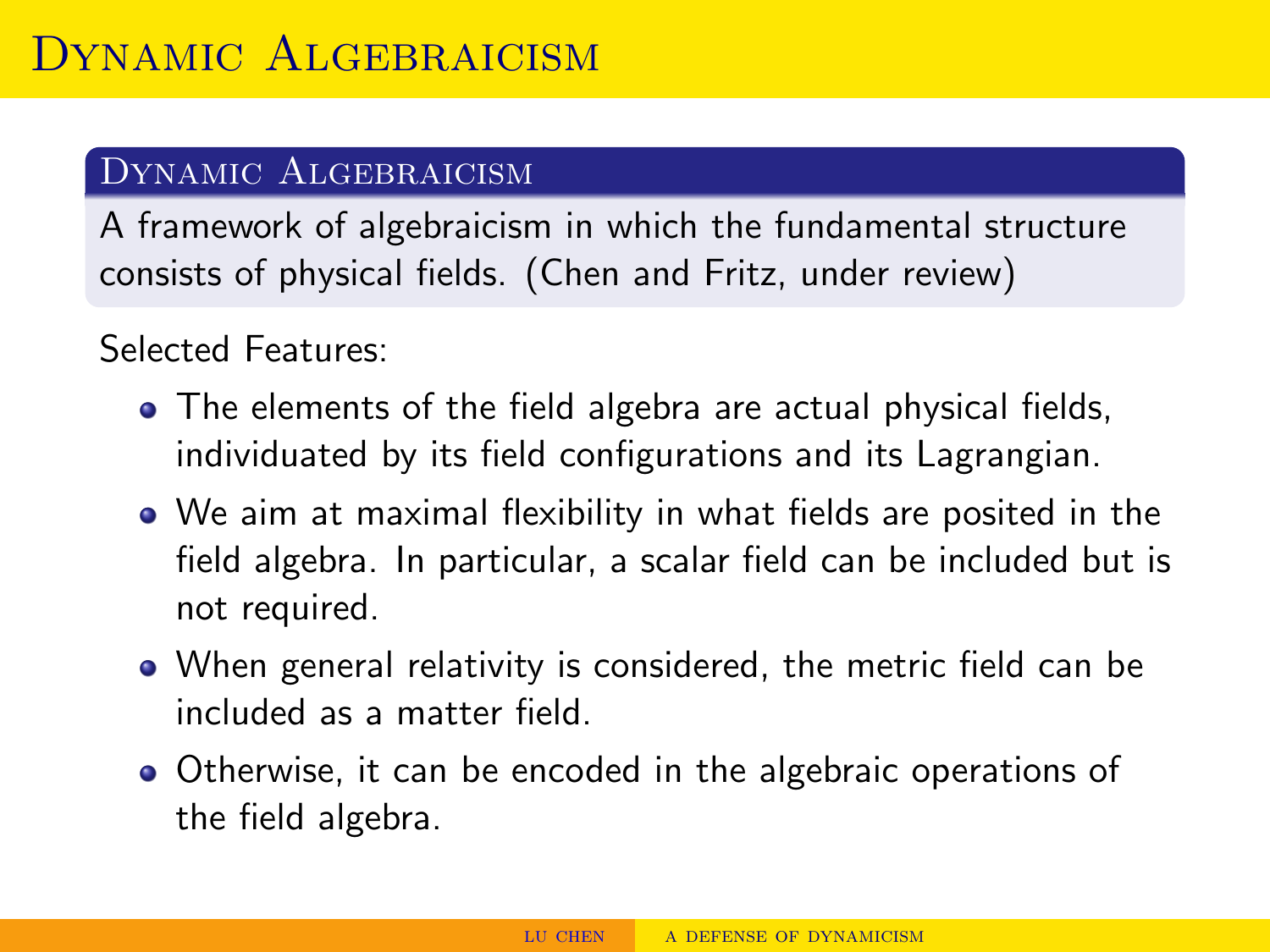We should endorse dynamicism and the framework of dynamic algebraicism.

—End of Talk—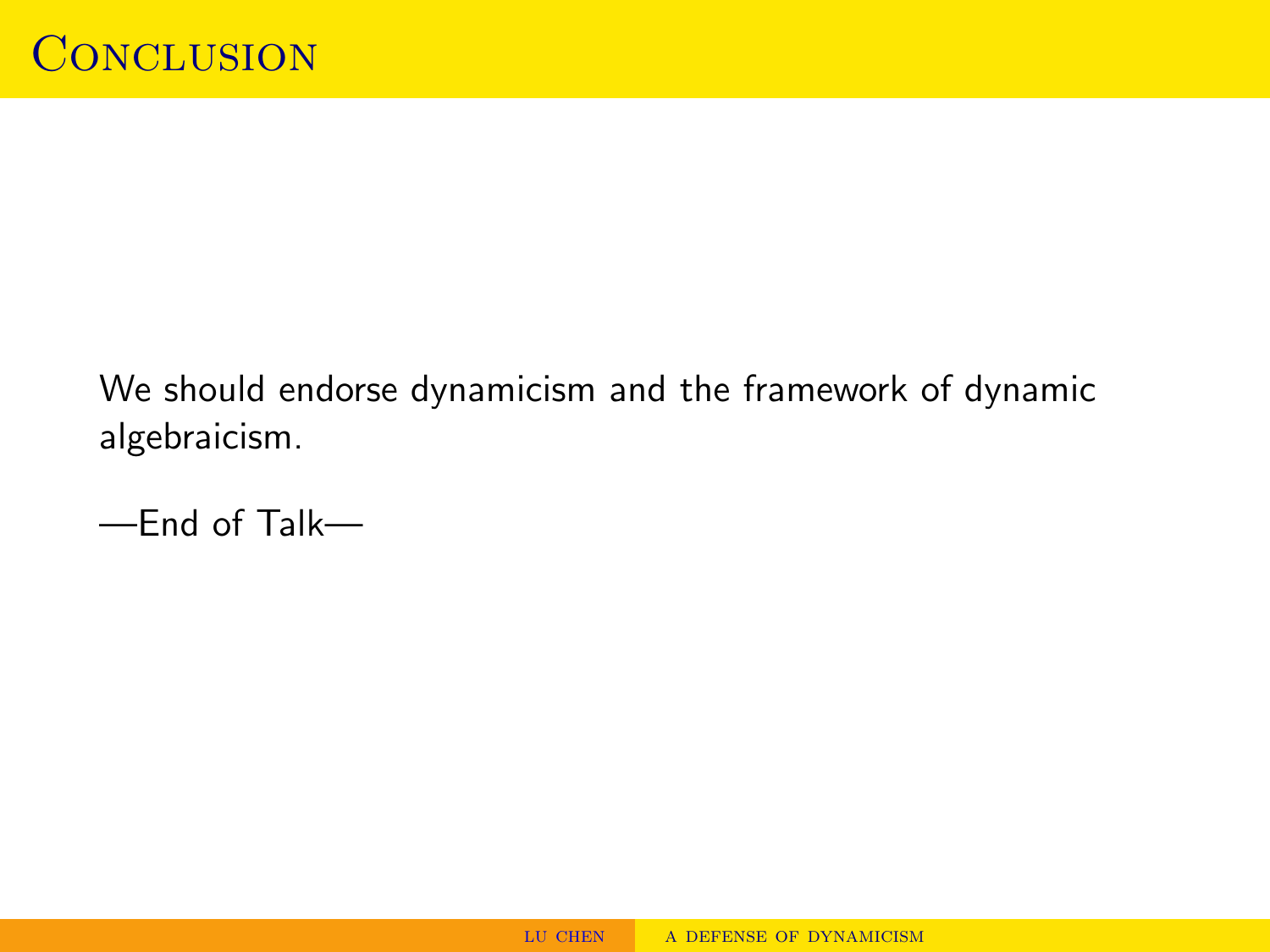PROJECT 1. BEYOND SPACETIME: THE  $\mathcal{C}^{\infty}$ -Algebra of all Fields

(in collaboration with Fritz) A novel proposal for fundamental algebraic structures.

PROJECT 2. CAN SPACETIME BE DERIVED FROM DYNAMICS?

On Geometric versus Dynamic Approaches to Relativistic Spacetime.

—End of Talk—